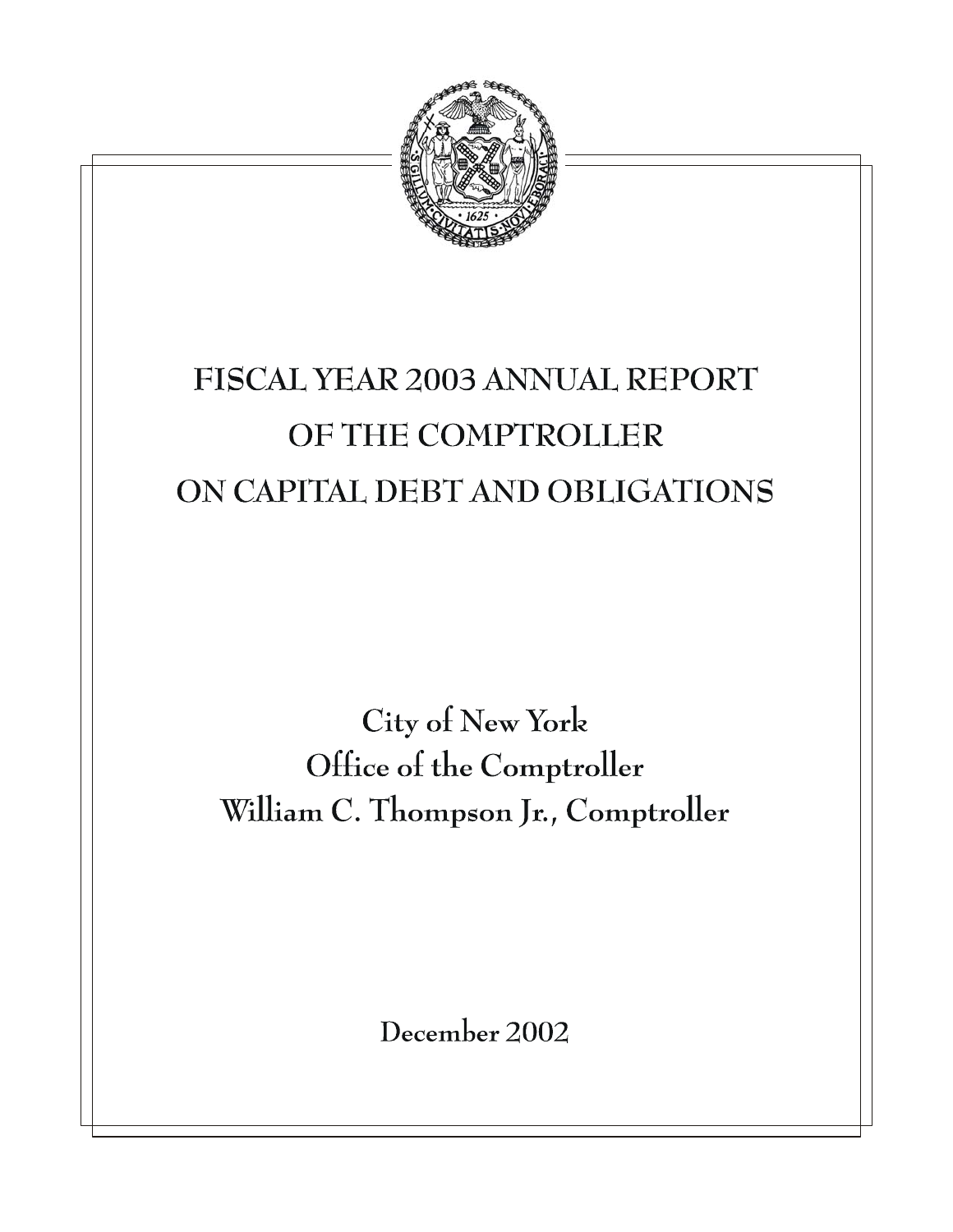## WILLIAM C. THOMPSON, JR. Comptroller

Deputy Comptroller / Chief of Staff First Deputy Comptroller<br>Gayle M. Horwitz Adam M. Blumenthal

Adam M. Blumenthal

Deputy Comptroller for Policy, Audit,<br>
Deputy Comptroller for Budget<br>
Andrew M. Joseph Contracts and Accountancy Greg Brooks

Deputy Comptroller for External Relations Eduardo Castell

Budget Chief Eng-Kai Tan

Assistant Budget Chief Peter E. Flynn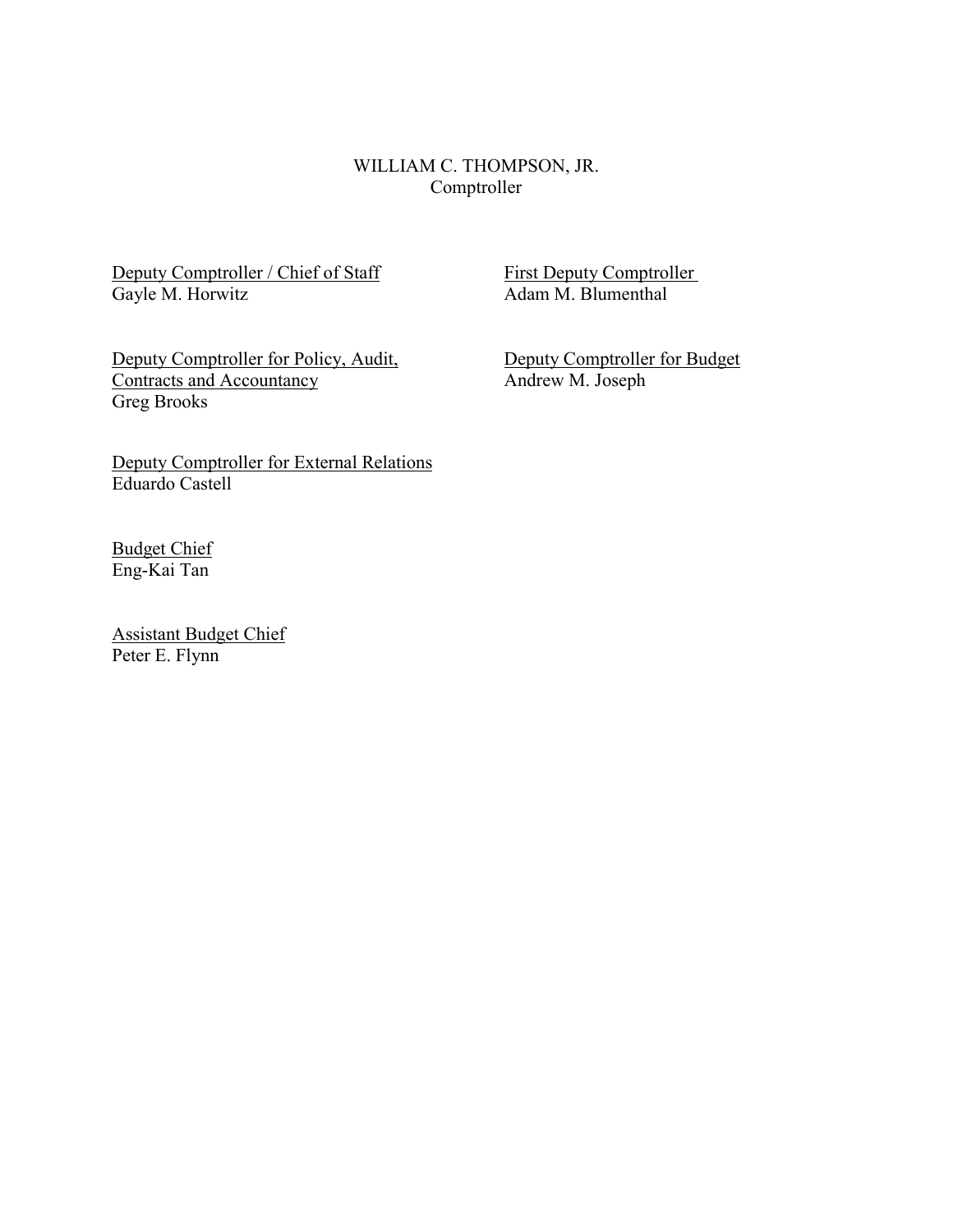# **TABLE OF CONTENTS**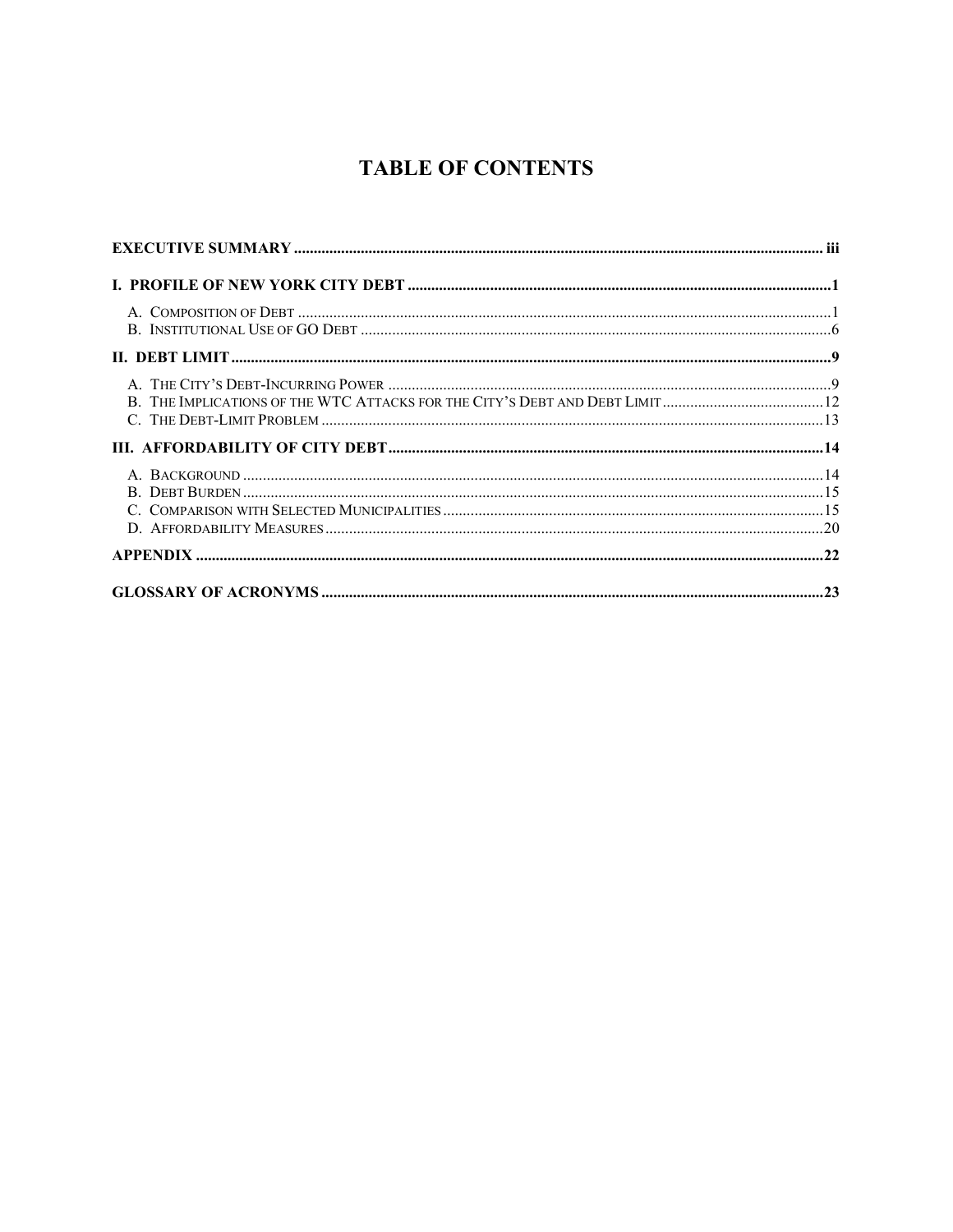## **LIST OF TABLES**

| TABLE 2. INDEPENDENT AUTHORITIES IN THE NEW YORK CITY METROPOLITAN AREA, DEBT OUTSTANDING AS OF |  |
|-------------------------------------------------------------------------------------------------|--|
|                                                                                                 |  |
|                                                                                                 |  |
| <b>TABLE 4. SEPTEMBER CAPITAL COMMITMENT PLAN BY CATEGORY. CITY FUNDS. FYS 2003-2006</b>        |  |
|                                                                                                 |  |
| TABLE 5. CALCULATION OF FULL VALUATION OF REAL PROPERTY IN NEW YORK CITY AND THE GENERAL DEBT   |  |
|                                                                                                 |  |
|                                                                                                 |  |
|                                                                                                 |  |
|                                                                                                 |  |
|                                                                                                 |  |
|                                                                                                 |  |
| TABLE A1. AMORTIZATION SCHEDULE OF THE FOUR PRINCIPAL ISSUERS OF DEBT FOR NEW YORK CITY.        |  |
|                                                                                                 |  |

## **LIST OF CHARTS**

| CHART 1. ACTUAL AND HISTORICAL CAPITAL COMMITMENT AVERAGES, CITY FUNDS, \$ MILLIONS 14          |  |
|-------------------------------------------------------------------------------------------------|--|
|                                                                                                 |  |
|                                                                                                 |  |
|                                                                                                 |  |
| CHART 5. DEBT PER CAPITA AND DEBT AS A PERCENTAGE OF ASSESSED VALUE OF TAXABLE REAL PROPERTY 20 |  |
|                                                                                                 |  |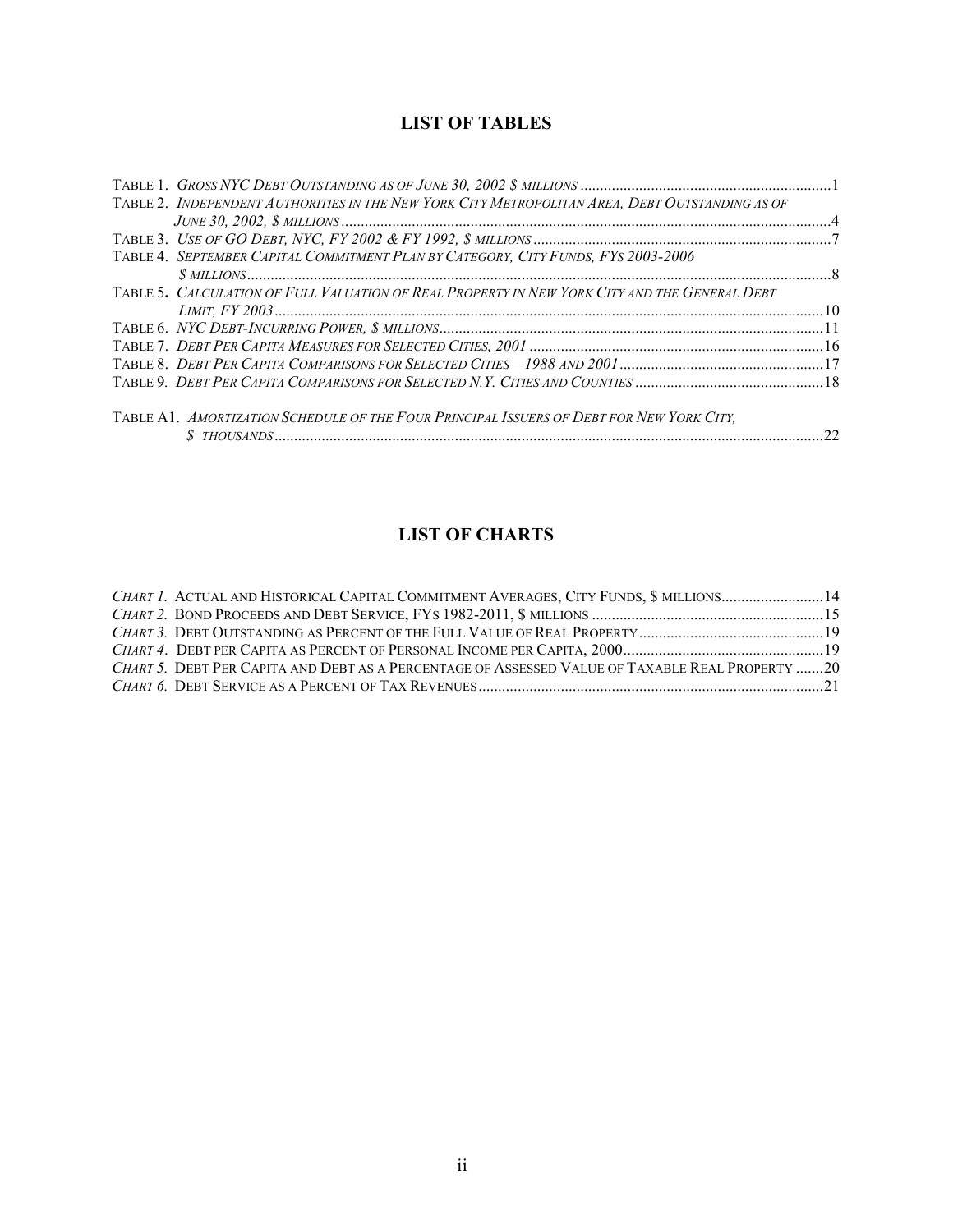## <span id="page-4-0"></span>**EXECUTIVE SUMMARY**

Debt is issued by the City of New York (the "City"), or on behalf of the City, through a number of different mechanisms. Generally, this debt is used to finance the City's capital projects as the City is restricted from issuing debt to fund operating expenses (although these restrictions were relaxed in the aftermath of the September 11, 2001 attacks to allow up to \$2.5 billion of debt to fund operating expenses). This report assesses the debt condition of the City of New York in accordance with Section 232 of the City Charter. The Charter requires the Comptroller to report on the amount of debt the City may soundly incur for capital projects during the current fiscal year and each of the three succeeding fiscal years.

New York City's general debt limit, as stipulated in the New York State Constitution, is ten percent of the five-year average of the full value of taxable real property. The City's FY 2003 general debt-incurring power of \$35.99 billion is projected to rise to \$39.17 billion in FY 2004, \$41.87 billion in FY 2005, and \$43.74 billion in FY 2006.

The City's indebtedness is projected to grow from \$32.66 billion at the beginning of FY 2003 to \$41.15 billion at the beginning of FY 2006. Consequently, the City was below its general debt limit by \$3.34 billion on July 1, 2002. The City is projected to be below the limit by \$3.3 billion on July 1, 2003, by \$3.2 billion on July 1, 2004, and by \$2.6 billion by July 1, 2005.

In addition to General Obligation debt, the City maintains several additional credits, including the New York City Transitional Finance Authority (NYCTFA) and TSASC, Inc. The debt-incurring capacity of NYCTFA and TSASC totals \$13.7 billion and will provide the City with resources to finance its capital program through FY 2006. After adjusting for the additional benefit of the NYCTFA and TSASC debt-incurring power, the City will be able to incur additional debt of approximately \$6 billion through FY 2006*.*

New York City has the largest population of any city in the U.S., and it is obligated to maintain a complex and aging infrastructure. The City has more school buildings, firehouses, health facilities, community colleges, roads, bridges, libraries and police precincts than any other municipality in the country. Moreover, the City bears responsibilities that in other cities are distributed more broadly among states, counties, unified school districts, and public authorities.

The City must therefore use capital bond proceeds for numerous long-term projects, including the construction and rehabilitation of schools, roads and bridges, correctional and court facilities, sanitation garages, parks and cultural facilities, public buildings, and housing and urban development initiatives. Bond proceeds are also used for financing shorter-lived capital items.

Debt per capita, which amounted to \$2,490 in FY 1990, has grown to \$5,083 in FY 2002, an increase of 104 percent. Over the same period, the cumulative growth in debt per capita exceeds both the rate of inflation by 63 percent and the growth in City tax revenues by 55 percent. New York City leads a sample of large U.S. cities in the size of debt burden per capita by a margin of 2.16 to one.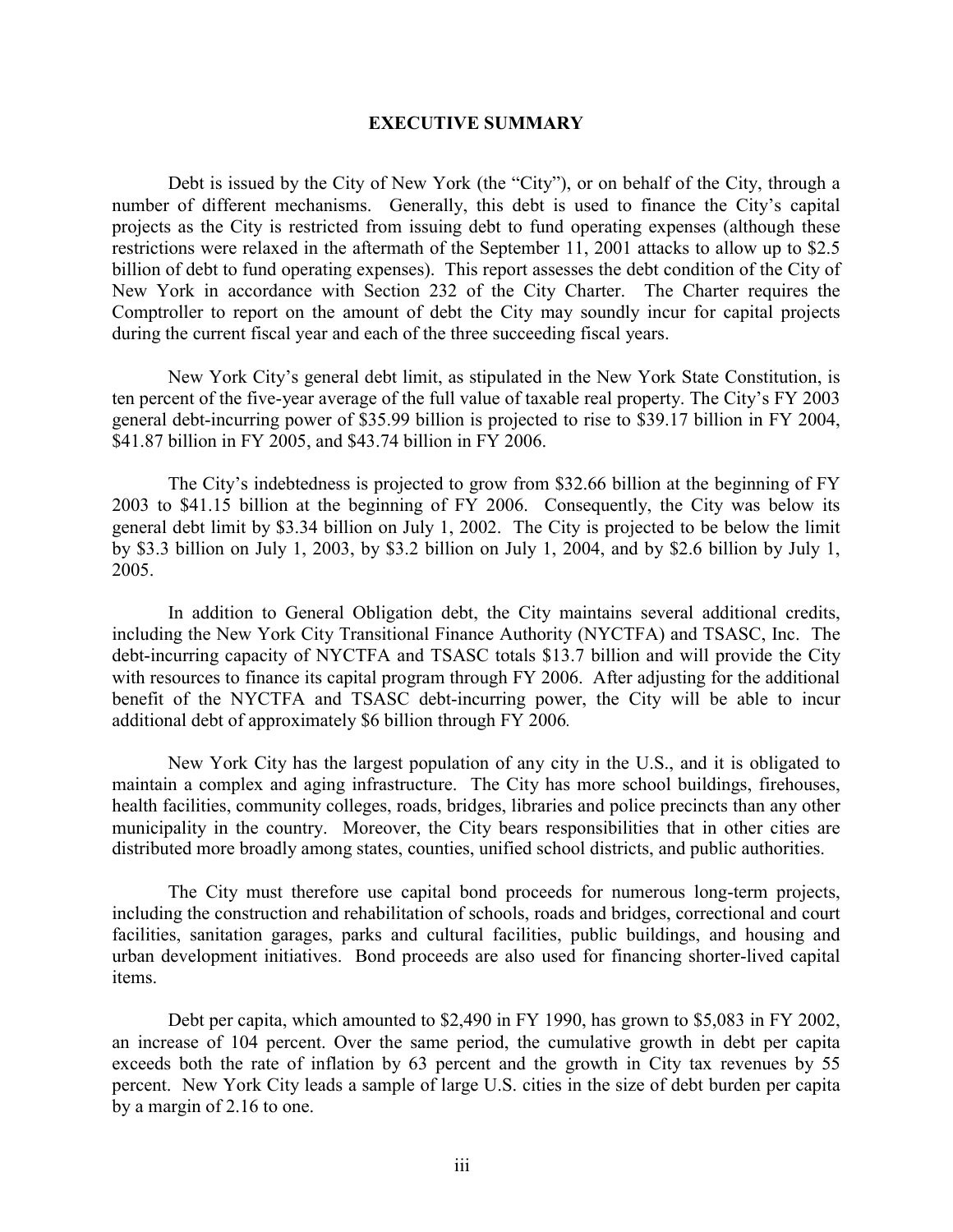The fiscal result of the current Capital Plan will be a large and increasing debt burden. The record amount of debt issued by the City will substantially increase its borrowing costs. This effect has been well documented as reflected by the widening spread between the Municipal Market Data index and City borrowing costs. While the City continues to have good access to the public credit markets, Gross New York City debt rose by 11.9 percent between FY 2001 and FY 2002.

Because of the impact of the attacks on the World Trade Center and the ongoing recession, the current-year focus has been on balancing the City's operating budget. The next capital budgeting cycle must address the long-term pressures that debt service places on the operating budget.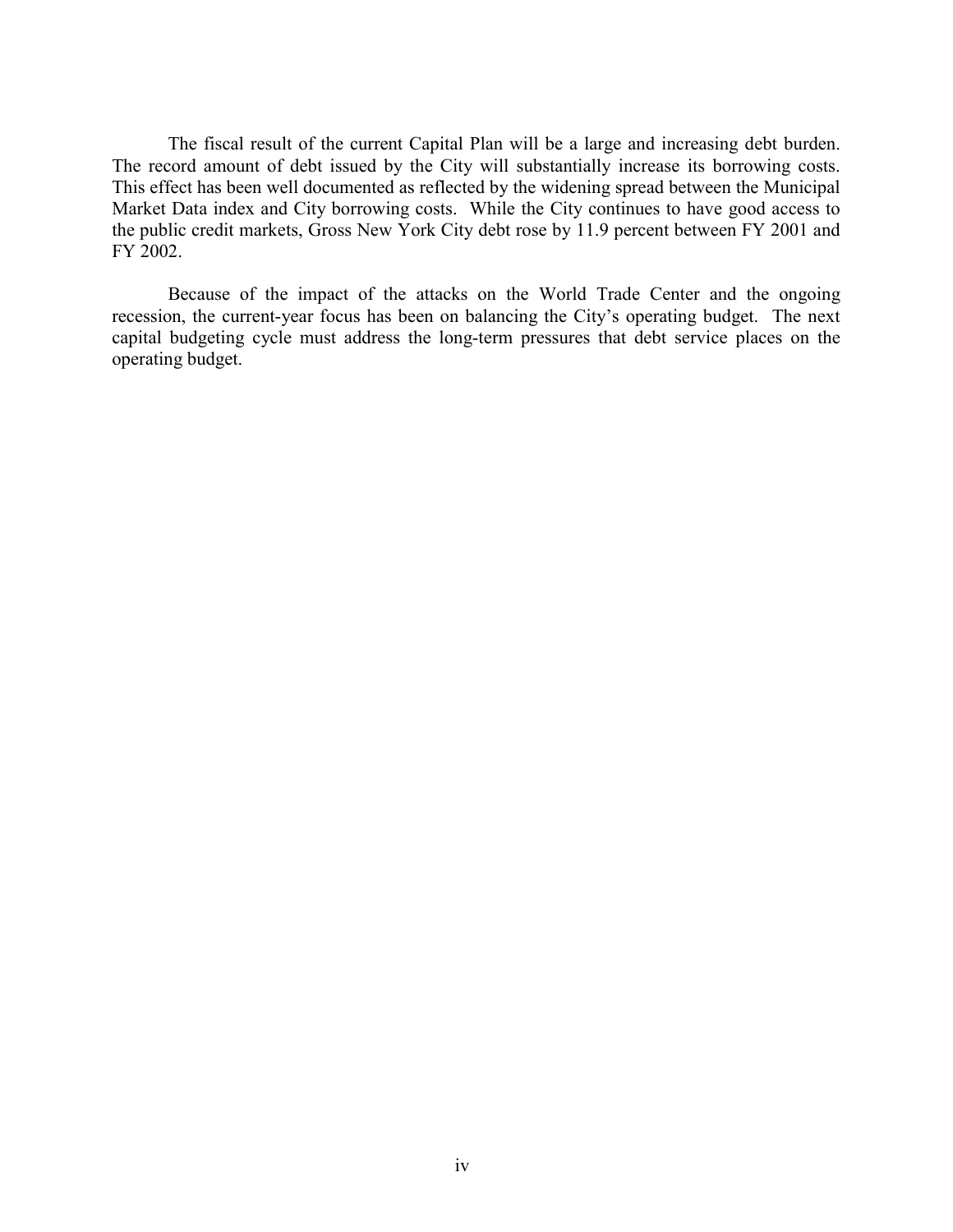#### <span id="page-6-0"></span>**I. PROFILE OF NEW YORK CITY DEBT**

Debt is issued by New York City, or on behalf of New York City, through a number of different mechanisms. This debt is used to finance the City's capital projects (Gross NYC Debt). GrossNYC Debt rose by 11.9 percent between FY 2001 and FY 2002.<sup>1</sup> In the 1980s, Gross NYC Debt grew at an average annual rate of 4.5 percent.<sup>[2](#page-6-4)</sup> In the 1990s, this growth rate increased by 6.4 percent annually. The robust increase in the 1990s resulted mainly from the catch-up in the rehabilitation of facilities that were neglected during the 1970s fiscal crisis. The FY 2003 Adopted Budget and Financial Plan projects that over the next decade, Gross NYC Debt will increase by just 3.5 percent annually, in part as a result of the sunset of the Municipal Assistance Corporation (MAC) debt in 2008, along with the repayment of its outstanding obligations[.3](#page-6-5)

## <span id="page-6-1"></span>**A. Composition of Debt**

Debt utilized by the City to finance its capital program can be divided into six categories, with general obligation bonds accounting for 62.3 percent of the total as shown on Table 1. The City's debt, as described in Table 1 below, is comprised of both tax-exempt and taxable bonds, as well as capital lease obligations. Tax-exempt debt is issued to finance projects defined as having a public purpose. Taxable debt is also issued for projects that have a public purpose but contain a private-sector component that makes them ineligible for a State or City tax exemption.

|                                                                            |                                       |                                         | ה י                                                | $\cdots$ $\cdots$     |                                             |                                 |                                             |
|----------------------------------------------------------------------------|---------------------------------------|-----------------------------------------|----------------------------------------------------|-----------------------|---------------------------------------------|---------------------------------|---------------------------------------------|
|                                                                            | General<br>Obligation<br><b>Bonds</b> | Municipal<br><b>Assistance</b><br>Corp. | <b>Transitional</b><br>Finance<br><b>Authority</b> | <b>TSASC</b>          | Capital<br>Lease<br>Obligation <sup>a</sup> | Samurai<br>Funding<br>Corp.     | <b>Gross Debt</b><br>Outstanding            |
| Tax-Exempt                                                                 |                                       |                                         |                                                    |                       |                                             |                                 |                                             |
| <b>Fixed Rate</b><br>Variable Rate<br>Derivatives <sup>b</sup><br>Subtotal | \$24,700<br>2,677<br>205<br>\$27,582  | \$2,880<br>\$2,880                      | \$8,874 °<br>1,250<br>\$10,124                     | \$740<br>\$740        | \$2,595<br>\$2,595                          | $S-$<br>$\overline{\mathbb{S}}$ | \$39,789<br>3,927<br><u>205</u><br>\$43,921 |
| <b>Taxable</b>                                                             |                                       |                                         |                                                    |                       |                                             |                                 |                                             |
| <b>Fixed Rate</b><br>Variable Rate<br>Subtotal                             | \$257<br>626<br>\$883                 | $S-$<br>$\frac{1}{s}$                   | \$365<br>\$365                                     | $S-$<br>$\frac{1}{s}$ | \$494<br>\$494                              | $S-$<br>$\overline{40}$<br>\$40 | \$1,116<br>666<br>\$1,782                   |
| <b>Total</b>                                                               | \$28,465                              | \$2,880                                 | \$10,489                                           | \$740                 | \$3,089                                     | <b>\$40</b>                     | \$45,703                                    |
| <b>Percent of Total</b>                                                    | 62.3%                                 | 6.3%                                    | 23.0%                                              | 1.6%                  | 6.7%                                        | 0.1%                            | 100.0%                                      |

<span id="page-6-2"></span>Table 1. *Gross NYC Debt Outstanding as of June 30, 2002, \$ millions*

<sup>a</sup> This figure includes \$270 million in Jay Street Development Corporation debt issued in May 2001.

<sup>b</sup> Derivatives are financial instruments whose value is derived from the value of an underlying asset, reference rate, or index.

<sup>c</sup> The New York City Transitional Finance Authority (NYCTFA) figure includes \$1.2 billion in Bond Anticipation Notes (BANs) and \$1.0 billion in Recovery Notes issued in FY 2002.

Source: *Comprehensive Annual Financial Report of the Comptroller, FY 2002*, p.262.

l

<span id="page-6-3"></span><sup>1</sup> This information is presented on p. 262 of the *NYC Comptroller's Comprehensive Annual Financial Report for the Fiscal Year Ended June 30, 2002* that was released on October 31, 2002.<sup>2</sup> Ibid.

<span id="page-6-4"></span>

<span id="page-6-5"></span><sup>&</sup>lt;sup>3</sup> On July 1, 2008, MAC will repay the last of its principal maturities.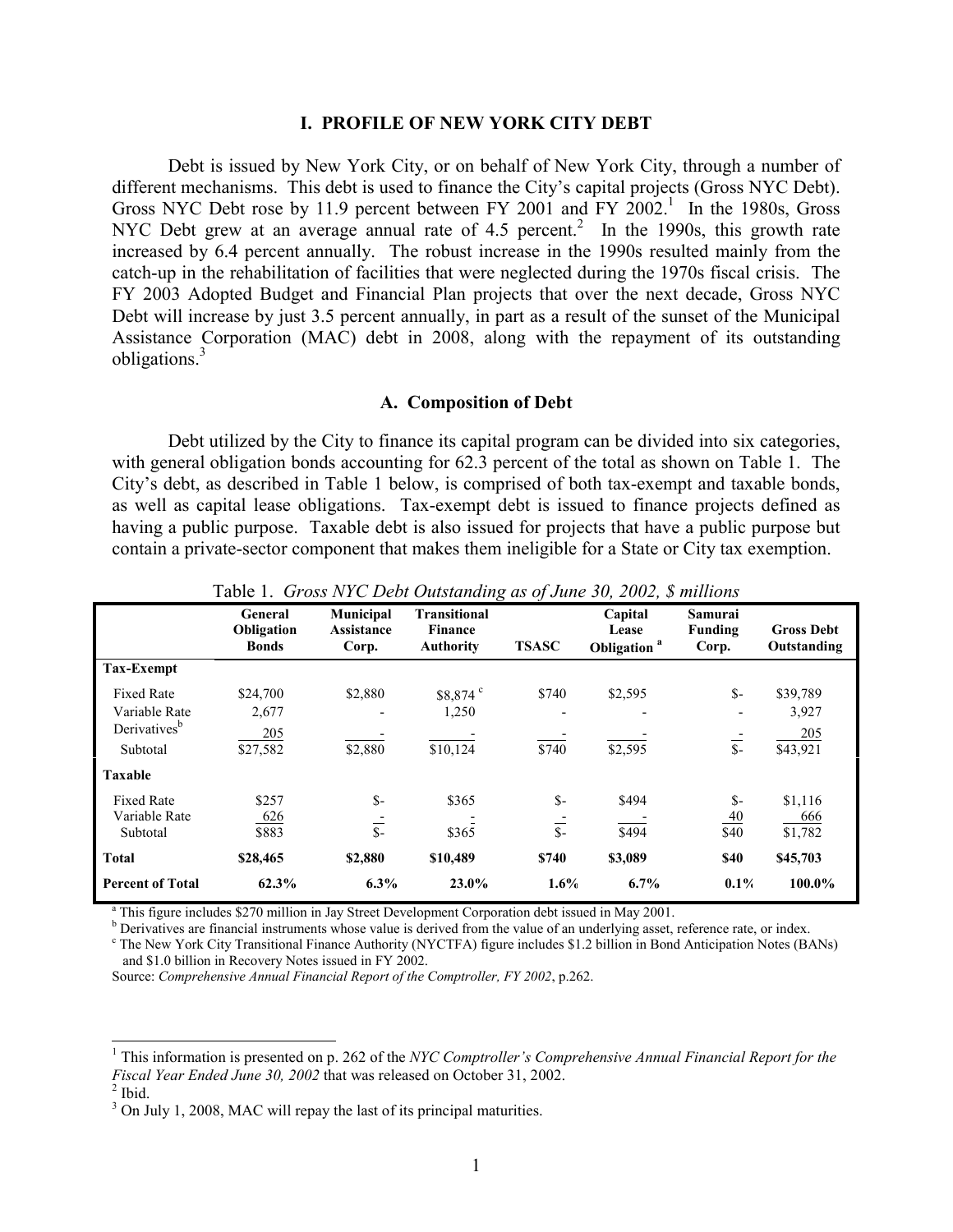Table 1 shows that tax-exempt debt accounted for 96 percent of the total value of debt outstanding at the end of FY 2002. Fixed-rate debt accounted for 90.6 percent of tax-exempt debt and 87 percent of total debt. Tax-exempt debt with variable rates can mature any time from two to 30 years with interest-payment terms that are reset on a daily, weekly, or other periodic basis.

## **Elements of Outstanding Gross NYC Debt**

- 1. *General Obligation (GO)* debt, which has the full faith and credit of the City, totaled \$28.47 billion as of June 30, 2002 and accounted for 62.3 percent of total debt outstanding. Comparedwith FY 2001, GO debt increased \$1.63 billion, or six percent.<sup>4</sup> Debt service for GO bonds is paid from the proceeds of real property taxes which are retained by the State Comptroller one to two months prior to the date debt service is due. This "lock-box" mechanism assures that debt-service obligations are satisfied before property taxes are released to the City's general fund.
- 2. *Municipal Assistance Corporation for the City of New York (MAC)* debt totaled \$2.880 billion at the end of FY 2002. This was \$337 million, or 10.5 percent lower than in FY 2001. MAC's share of Gross NYC Debt outstanding has decreased to 6.3 percent in FY 2002 from 7.9 percent in FY 2001. MAC debt service is funded from the City's sales-tax revenue collections. MAC, a creation of the State in the aftermath of the fiscal crisis of the 1970s, is being phased out and its debt is steadily declining. The final maturity of MAC debt is scheduled for July 1, 2008.
- 3. *New York City Transitional Finance Authority (NYCTFA)* debt totaled \$10.49 billion at the end of FY 2002. This is a 42 percent increase, or \$3.1 billion, over FY 2001. The NYCTFA's share of Gross NYC Debt outstanding increased to 23 percent in FY 2002 from 18.1 percent in FY 2001. This significant increase is due to the issuance of \$2.2 billion in FY 2002 NYCTFA Bond Anticipation Notes (BAN) and NYCTFA Recovery Notes that remained outstanding at fiscal-year end. The NYCTFA was created as a State authority separate from the financial operations of the City. Therefore, its debt is not included in debt outstanding charged against the City's general debt limit.<sup>5</sup> In June of 2000, the State Legislature increased the NYCTFA's debt-incurring capacity to \$11.5 billion from \$7.5 billion. Standard & Poor's raised the NYCTFA's credit rating to AA+ from AA in October 2000.

In July 2002, the NYCTFA successfully issued \$1 billion in New York City Recovery Bonds for use in the City's operating budget. In addition, in September 2002, the NYCTFA issued \$1.027 billion in New York City Recovery Bonds to redeem the Recovery Notes issued in October 2001.

<span id="page-7-0"></span> $\overline{a}$ <sup>4</sup> FY 2001 figure is from the *FY 2002 Annual Report of the Comptroller on Capital Debt and Obligations*, December 2001.

<span id="page-7-1"></span><sup>5</sup> The debt limit is discussed in further detail in Section II.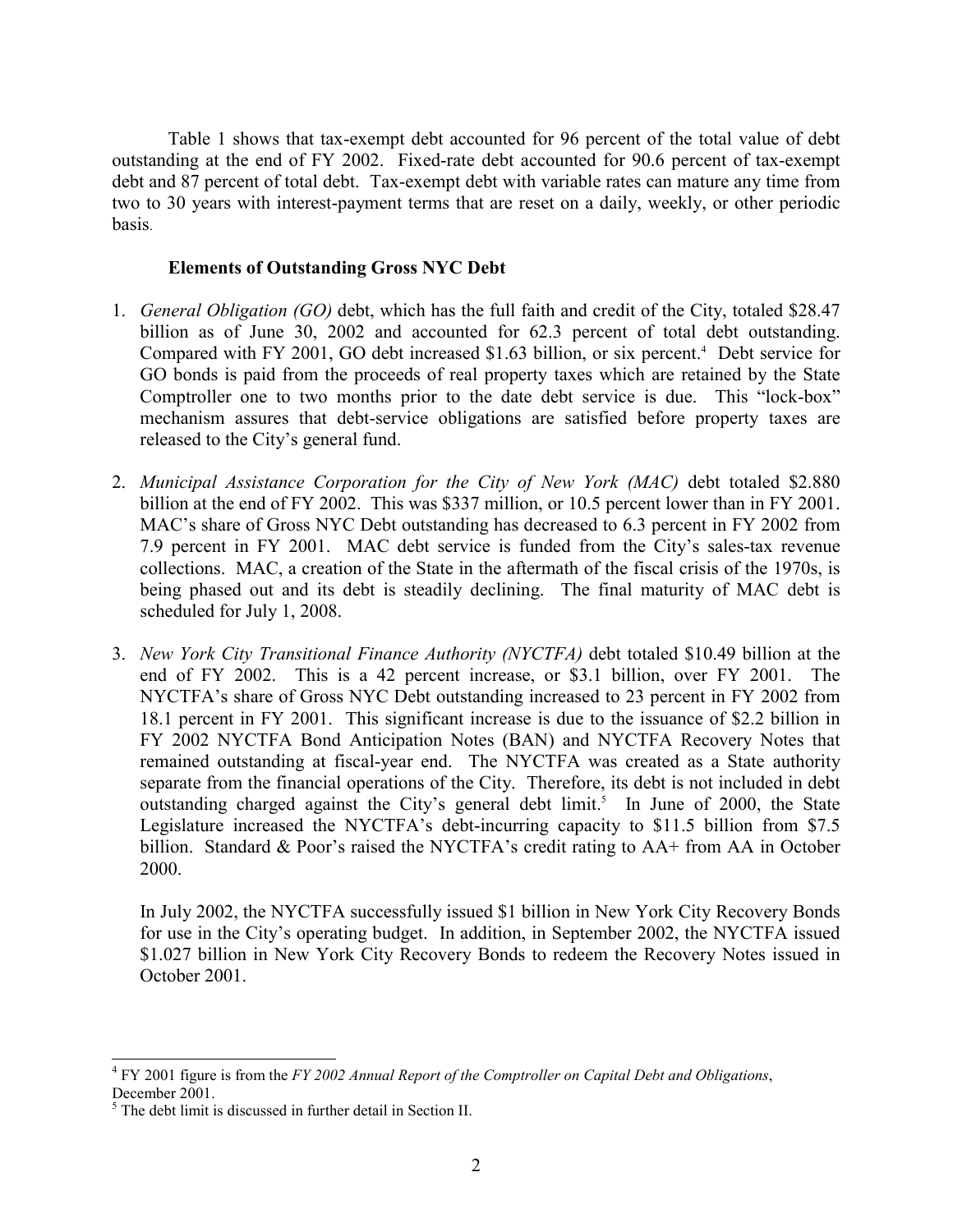The issuance of \$2.03 billion in NYCTFA long-term debt in FY 2003 was made under State Legislative authorization that increased the NYCTFA's debt-incurring power by \$2.5 billion. The debt was used to finance the City's costs relating to or arising from the attack on the World Trade Center (WTC). The \$2.5 billion authorization is in addition to the NYCTFA's \$11.5 billion limitation for the issuance of debt to finance the City's capital program. At this time, there remains available to the City approximately \$470 million in additional NYCTFA WTC-related debt-incurring power.

4. *TSASC Inc. (TSASC)* debt totaled \$740 million as of June 30, 2002. TSASC, which stands for Tobacco Settlement Asset Securitization Corporation, is a local development corporation organized under the not-for-profit corporation law of the State. The bonds issued by this entity are entitled Tobacco Flexible Amortization Bonds (TFABs). The proceeds of the TFAB bonds are used to finance New York City capital projects. The TFAB bonds are secured by tobacco settlement revenues as described in the Master Settlement Agreement among 46 states, six jurisdictions, and the major tobacco companies. Due to delays in issuing additional TSASC bonds and the use by TSASC of \$120 million in proceeds for the Fresh Kills landfill closure, TSASC has reduced its debt-incurring power to about \$2.2 billion from \$2.4 billion.<sup>6</sup>

In December 2001, TSASC entered into a loan agreement with the U.S. Department of Transportation (USDOT) pursuant to the Transportation Infrastructure Finance and Innovation Act. The loan is for up to \$159.2 million and is secured by tobacco revenues. Under this agreement the City can issues bonds, on parity with outstanding debt, to be purchased by the USDOT. In FY 2002, TSASC issued approximately \$46 million of bonds to USDOT. The proceeds of this loan will be used to fund the reconstruction and rehabilitation of ferry terminals in lower Manhattan and Staten Island.

Although TSASC provides the City with an additional source of financing, it is the most expensive type of financing used by the City, exceeding GO and NYCTFA interest costs by 25 to 50 basis points.

5. *Capital Lease Obligations* totaled \$3.09 billion as of June 30, 2002, an increase of \$472 million, or 18 percent from FY 2001. The City plans to make annual appropriations from its general fund for agreements with other entities that issue debt to build or maintain facilities on behalf of the City. Typically these agreements are known as "leaseback" transactions. These leaseback obligations are included in the debt outstanding, but are excluded in the calculation of the City's indebtedness under the general debt limit. Capital lease obligations cover such varied issuers as the Dormitory Authority of the State of New York for the New York City Courts Capital Program (\$669 million), the Jay Street Development Corporation (\$270 million), the City University Construction Fund (\$396 million), the Educational Construction Fund (\$125 million), the Primary Care Development Corporation (\$54 million), the Health and Hospitals Corporation (\$844 million), the Housing Finance Agency (\$195

<span id="page-8-0"></span> $\overline{a}$ <sup>6</sup> In the Summer of 2002, TSASC received special State legislative authority which permitted it to issue tax-exempt debt for Fresh Kills landfill closure costs. In July 2002, TSASC issued \$500 million of bonds, of which \$120 million was for Fresh Kills landfill closure.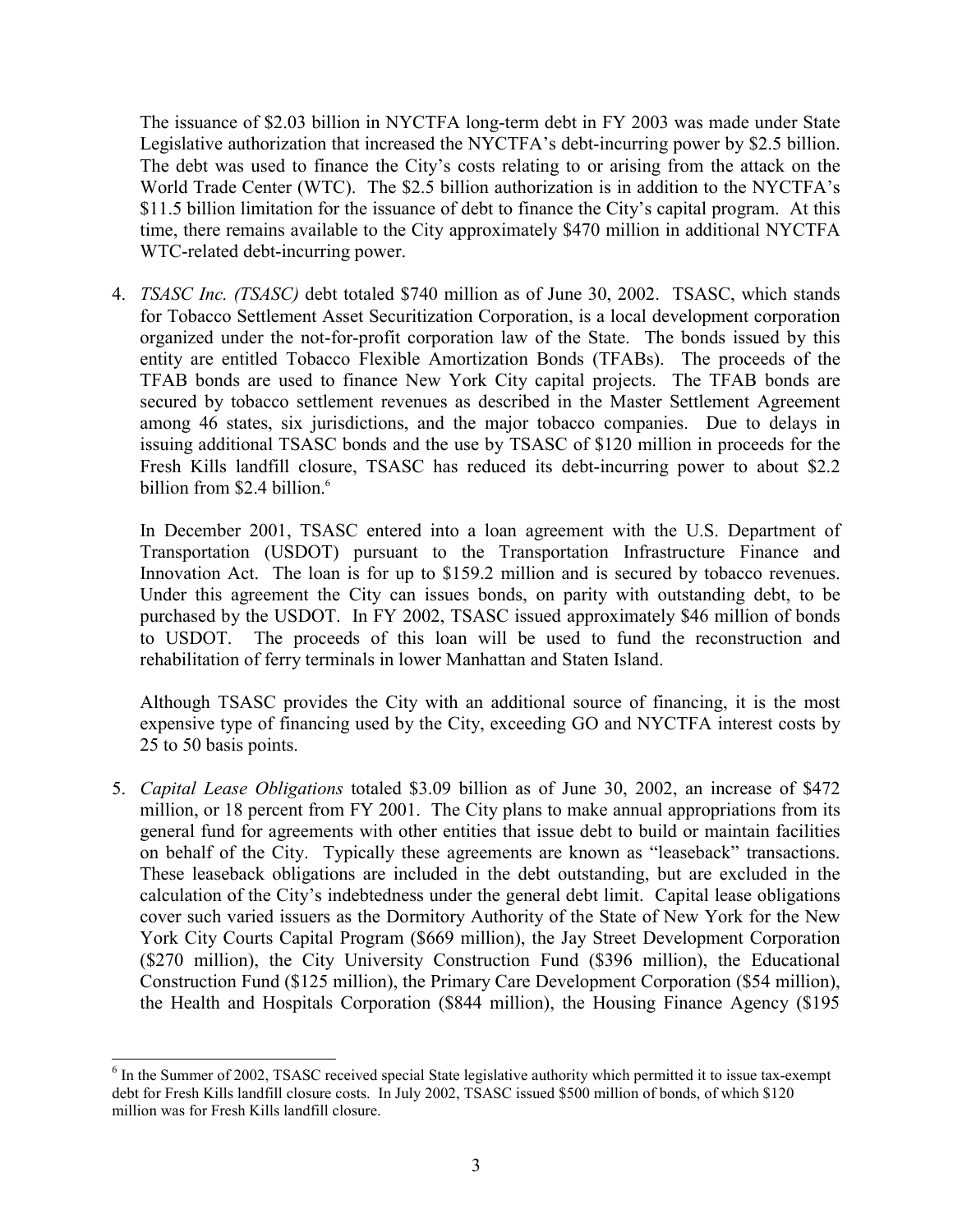million), the Urban Development Corporation (\$42 million), as well as general lease obligations (\$494 million).<sup>7</sup>

*6. New York City Samurai Funding Corporation (SFC)* debt was first issued in FY 1993 in the amount of \$200 million taxable bonds and sold to investors in Japan. As of June 30, 2002, there remains \$40 million in SFC debt outstanding which will be paid off in full in May 2003.

## **Other Issuing Authorities**

 $\overline{a}$ 

In addition to the financing facilities cited above, a number of independent authorities in the City issue bonds to finance numerous projects in the NYC metropolitan area. Among the most prominent are the New York City Municipal Water Finance Authority (NYWFA) and the Metropolitan Transportation Authority (MTA). These authorities' bonds are secured by dedicated revenues. As such, they are not considered debt of the City.<sup>8</sup> Nonetheless, this debt pays for the services provided to City residents. In turn, City residents pay the user fees that secure, in large part, the \$28.8 billion of debt of these two authorities as shown in Table 2.

<span id="page-9-0"></span>

| Table 2. Independent Authorities in the New   |
|-----------------------------------------------|
| York City Metropolitan Area, Debt Outstanding |
| as of June 30, 2002, $\delta$ millions        |

|                                                  | <b>Water Finance</b><br><b>Authority</b> | Metropolitan<br>Transportation<br><b>Authority</b> |
|--------------------------------------------------|------------------------------------------|----------------------------------------------------|
| Tax-Exempt<br><b>Fixed Rate</b><br>Variable Rate | \$10,526<br>1.621                        | \$15,875<br>750                                    |
| Total                                            | \$12,147                                 | \$16,625                                           |

Sources: The NYC Municipal Water Finance Authority and the Metropolitan Transportation Authority.

The NYWFA had \$12.147 billion in debt outstanding as of June 30, 2002, an increase of \$1.52 billion or 14.3 percent over FY 2001. Created by State law in 1984, the NYWFA is responsible for funding capital projects administered by the City's Department of Environmental Protection for sewers, water mains, and water pollution control plants. These authorities issue debt supported by user fees and certain other revenues.

The MTA, composed of four major agencies providing commuter transportation throughout the metropolitan area, had \$16.625 billion of debt outstanding as of June 30, 2002. This is an increase of \$995 million, or 6.4 percent, over June 30, 2001. The New York City Transit Authority maintains 656 miles of mainline subway track and a fleet of approximately 4,000 buses and serves the public within the five boroughs of New York City. The Long Island Railroad provides commuter train service to destinations in Queens, Nassau, and Suffolk counties from Midtown Manhattan and Downtown Brooklyn. The Metro-North Railroad serves

<span id="page-9-1"></span><sup>7</sup> Although for reporting purposes \$844 million of HHC debt is included in the category of *Capital Lease*

<span id="page-9-2"></span><sup>&</sup>lt;sup>8</sup> \$660 million of debt issued for water and sewer purposes prior to June 30, 1985 is included in Gross NYC Debt.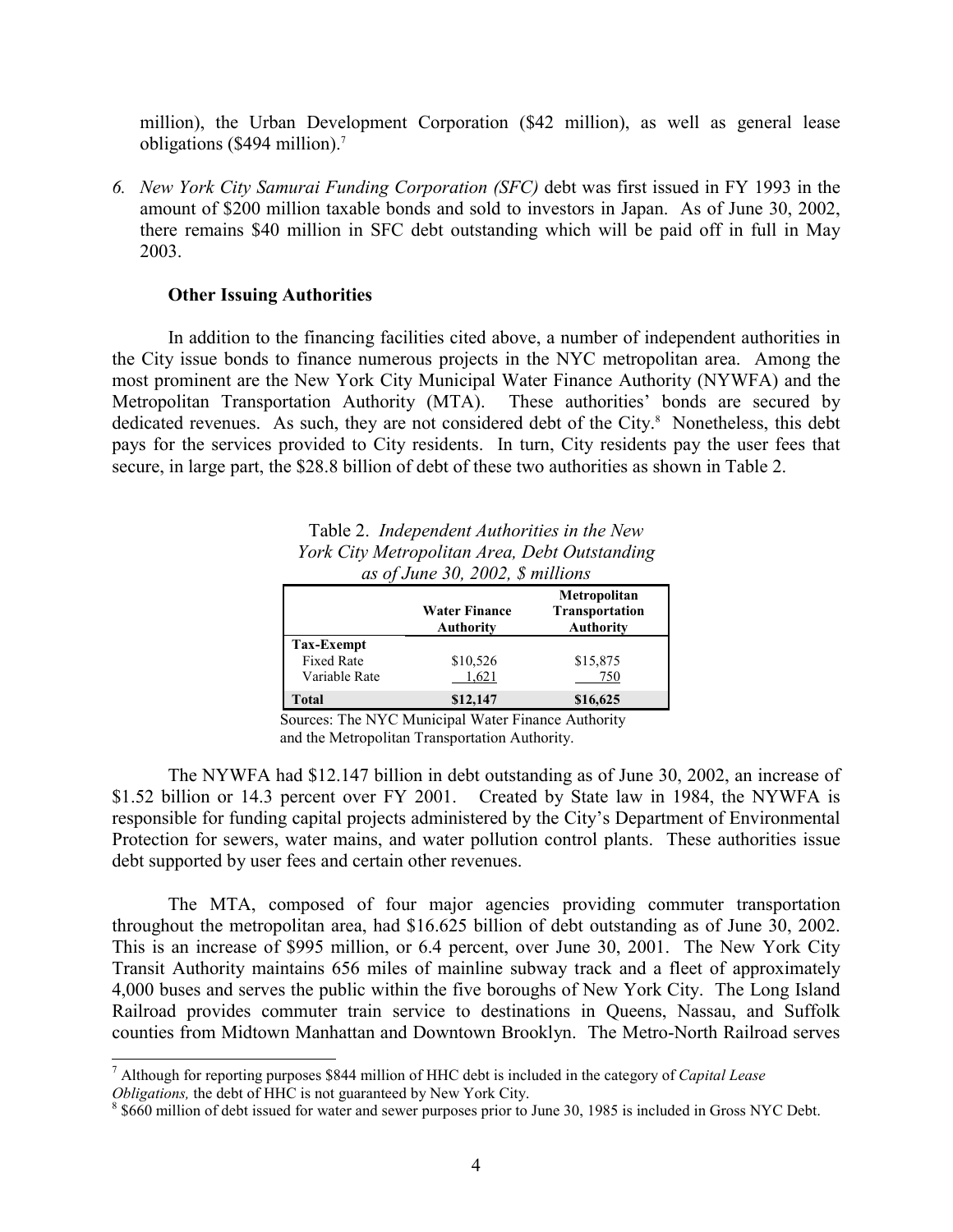commuters in Westchester, Putnam and Dutchess counties and portions of southern Connecticut. The Bridges and Tunnels Authority operates all intra-State tunnels and bridges throughout the five boroughs of New York City.

As a result of the attack on the WTC, subway stations on the N, R, 1, and 9 lines sustained considerable damage. The MTA expects the majority of the costs of repair and reconstruction to be reimbursed by the Federal Emergency Management Agency (FEMA) and/or private insurance payments to the authority.

Since May 2002, the MTA has embarked on a debt-restructuring program and has issued approximately \$11.5 billion of refunding bonds through October 2002. The initiative involves refunding and defeasing about \$13 billion of outstanding debt among 13 different credits and consolidating them into four primary credits. The transactions have generated approximately \$1 billion in additional resources for the MTA's capital plan by releasing debt-service reserves. As prescribed in its restructuring program, an additional \$3.1 billion to \$3.3 billion of new money bonds will be issued to match its allowable maximum annual debt service of about \$1.2 billion per annum.

This restructuring will result in increased total debt-service costs compared with refunded debt service for the MTA's formerly outstanding debt. The MTA's proposal to restructure its debt will increase the average life of outstanding debt by extending much of the principal due from the near-term into future years. The objective of the transactions is different from refundings whose objective is to generate savings. Rather than generate present value and/or gross savings, which would be the typical by-product of "high to low" refundings, these transactions have, by and large, generated no savings of any kind either in the aggregate or in present value terms. Their value combined with other new money bond issues, however, will increase resources to the MTA's calendar year 2000-2004 capital budget by anywhere from \$4.1 billion to \$4.3 billion.

## **The City Continues to Have Good Access to Capital Markets**

The City continued to access the credit markets through its two major borrowing vehicles, GO and NYCTFA bonds. In Fiscal Year 2002, Moody's Investors Service Inc.(Moody's), Standard & Poor's (S & P), and Fitch Ratings maintained GO ratings at A2, A, and A+ respectively.

During FY 2002, the City issued \$3.657 billion of GO debt of which approximately \$1.007 billion were issued to refund certain outstanding bonds and \$2.65 billion were new money bonds for capital purposes. The refunding will produce \$204 million in debt-service savings in FY 2003. At the end of FY 2002, GO debt totaled \$28.465 billion of which \$14.162 billion, or 49.8 percent is coming due in the next ten years as shown in Table A1 of the Appendix. During the course of FY 2002, yields on GO bonds averaged 5.28 percent in the secondarymarket, about 28 basis points above the Municipal Market Data (MMD) AAA index.<sup>9</sup>

<span id="page-10-0"></span><sup>&</sup>lt;sup>9</sup> The MMD market index is a popular AAA municipal market index used in the capital markets. The MMD and City debt was discussed in "One Year Later – The Fiscal Impact of 9/11 on New York City", released September 4<sup>th</sup> 2002. The report can be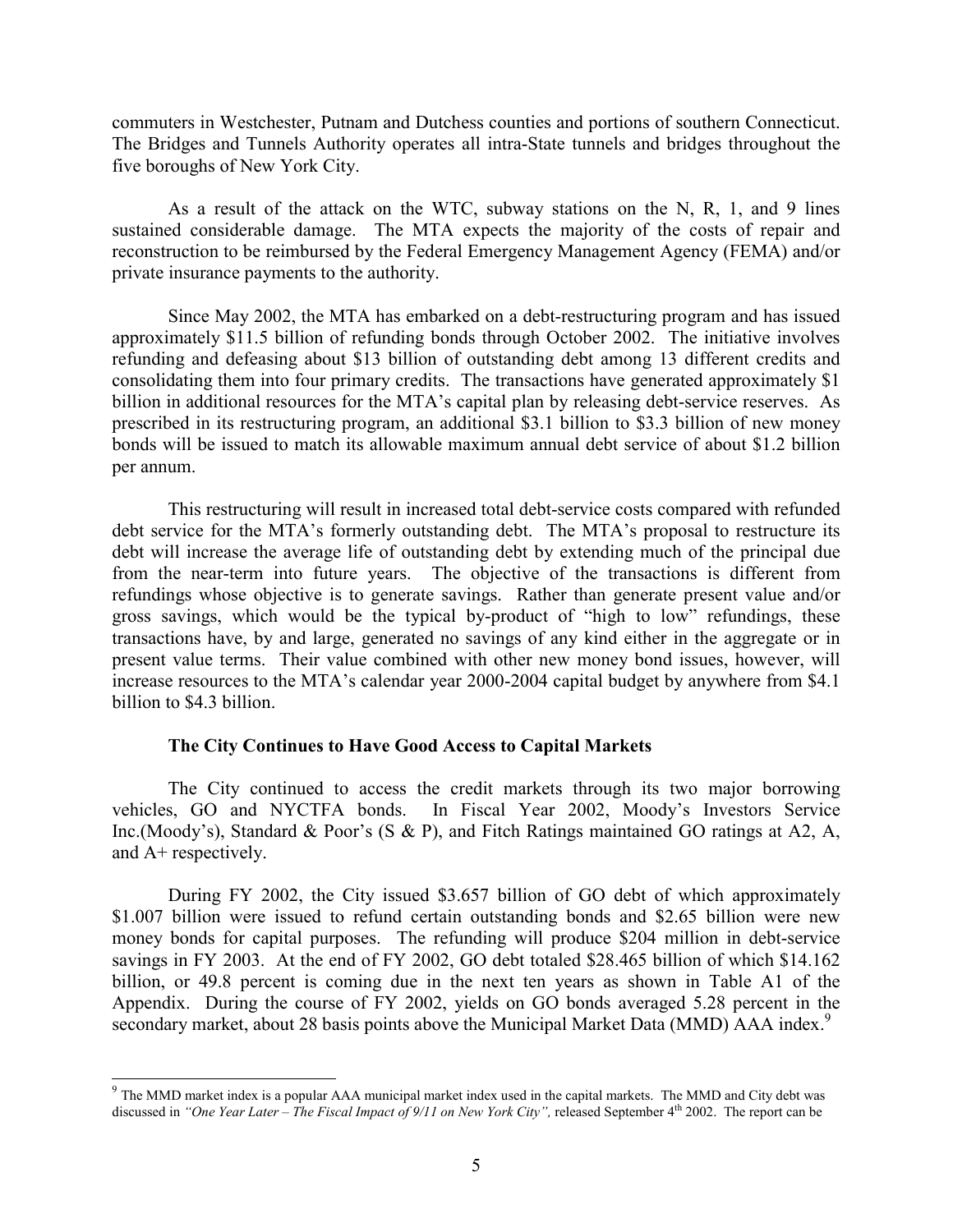In FY 2002, the NYCTFA issued \$1.02 billion of bonds for capital purposes and \$1.8 billion of Bond Anticipation Notes (BANs). At the end of FY 2002, NYCTFA debt totaled \$10.489 billion of which \$2.2 billion were BANS and short-term recovery notes. Of the \$8.289 billion of NYCTFA bonds outstanding, \$2.527 billion, or 30.5 percent, are coming due in the next ten years as shown in Table A1 of the Appendix. During the course of FY 2002, yields on NYCTFA bonds averaged 5.17 percent in the secondary market, 17 basis points above the Municipal Market Data (MMD) AAA index.

In Fiscal Year 2002, Moody's Investors Service Inc.(Moody's), Standard & Poor's (S & P), and Fitch Ratings maintained NYCTFA ratings at Aa2, AA+, and AA+ respectively.

## <span id="page-11-0"></span>**B. Institutional Use of GO Debt**

The City uses capital bond proceeds for numerous long-term projects, including the construction and rehabilitation of schools, roads and bridges, correctional and court facilities, sanitation garages, parks and cultural facilities, public buildings, and housing and urban development initiatives. Following the trend of the past several years, capital expenditures for schools have consumed a considerable portion of GO bond proceeds. As of June 30, 2002, debt used to finance capital projects for education purposes grew significantly and comprised 26.9 percent of GO debt outstanding, up from 13.4 percent in FY 1992.

Deteriorating facilities and pressures to reduce class size have significantly increased the outstanding share of GO debt for education. With the exception of education, spending on the share of most other functions declined.

Spending on bridges and highways has increased by \$752 million in absolute terms, but has declined in relative terms to 8.4 percent in FY 2002 from 9.3 percent in FY 1992. Other categories that have posted absolute growth but relative decline include housing, public safety, mass transit, sanitation, social services, and off-street parking, airports, and ferries.

Institutional debt associated with the category of water pollution control, water mains and sewers has experienced an artificial decline. Since 1986, the NYWFA has financed virtually all capital expenditures of the water system, thereby decreasing the outstanding portion of the GO bonds used for the rehabilitation and maintenance of the water and sewer system. From a level of \$1.5 billion in FY 1992, or 8.4 percent of GO debt outstanding, water and sewer debt has declined to \$660 million, or 2.3 percent of the total as of June 30, 2002 as shown on Table 3.

l

found on the Comptroller's website: www.comptroller.nyc.gov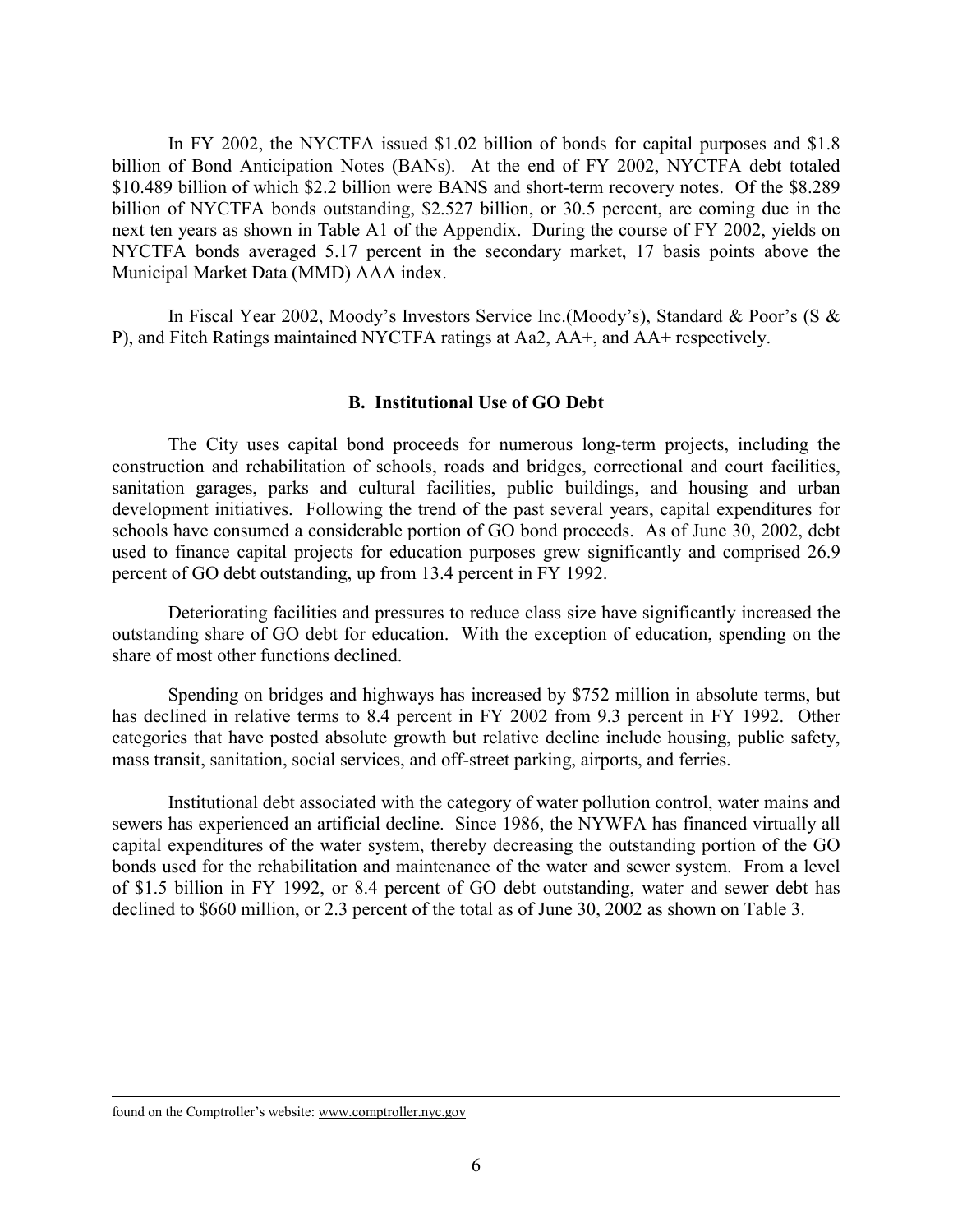|                                                                 | <b>Debt</b>                           |                            | <b>Debt</b>                           |                            |
|-----------------------------------------------------------------|---------------------------------------|----------------------------|---------------------------------------|----------------------------|
| <b>Categories</b>                                               | Outstanding<br>as of June 30,<br>2002 | Percent of<br><b>Total</b> | Outstanding<br>as of June 30,<br>1992 | Percent of<br><b>Total</b> |
| Education (Schools)                                             | \$7,680                               | 26.9%                      | \$2,382                               | $13.4\%$                   |
| Housing and Urban Development                                   | 2,726                                 | 9.6                        | 2,502                                 | 14.0                       |
| Mass Transit                                                    | 2,427                                 | 8.5                        | 2,365                                 | 13.3                       |
| Bridges, Tunnels, Highways and Streets                          | 2,410                                 | 8.4                        | 1,658                                 | 9.3                        |
| Public Safety, Correction and Courts                            | 2,067                                 | 7.3                        | 1,729                                 | 9.7                        |
| Sanitation                                                      | 1,442                                 | 5.1                        | 1,141                                 | 6.4                        |
| Parks, Recreation and Culturals                                 | 1,286                                 | 4.5                        | 996                                   | 5.6                        |
| Water Pollution Control, Water Mains<br>and Sewers <sup>a</sup> | 660                                   | 2.3                        | 1,502                                 | 8.4                        |
| <b>Health Services</b>                                          | 670                                   | 2.3                        | 863                                   | 4.8                        |
| <b>Public Buildings</b>                                         | 760                                   | 2.7                        | 429                                   | 2.4                        |
| <b>Social Services</b>                                          | 427                                   | 1.5                        | 283                                   | 1.6                        |
| Off-Street Parking, Airports, Ferries and<br>Markets            | 274                                   | 1.0                        | 267                                   | 1.5                        |
| Undistributed and Other                                         | 5,676                                 | <u>19.9</u>                | 1,694                                 | 9.5                        |
| Total <sup>b</sup>                                              | \$28,505                              | 100.0%                     | \$17,811                              | 100.0%                     |

<span id="page-12-0"></span>

| Table 3. Use of GO Debt, NYC, FY 2002 & FY 1992, \$ millions |  |  |  |  |  |  |  |  |  |  |  |  |  |  |  |  |  |  |  |
|--------------------------------------------------------------|--|--|--|--|--|--|--|--|--|--|--|--|--|--|--|--|--|--|--|
|--------------------------------------------------------------|--|--|--|--|--|--|--|--|--|--|--|--|--|--|--|--|--|--|--|

<sup>a</sup> Represents debt issued for water and sewer purposes prior to June 30, 1985.

<sup>b</sup> This includes \$28.465 billion of GO debt and \$40 million of Samurai Funding Corporation bonds and excludes MAC, TFA, TSASC, and capital lease obligations. Over the past five years the TFA and TSASC have supplanted some of GO borrowing and have issued \$10.3 billion of bonds and notes. The Table above does not include debt issued by the TFA or TSASC.

Sources: City of New York, Office of the Comptroller, *Comprehensive Annual Financial Report, FY 2002*, and the Office of Management and Budget, *Adopted Budget Debt Service Statement II*, FY 2003 and FY 1993*.*

As shown on Table 4, water pollution control, water mains and sewers and other projects related to the Department of Environmental Protection (DEP) will comprise \$7.1 billion of estimated City-funded commitments between FYs 2003-2006. Significantly funded GO funded program areas include bridges, tunnels, streets, and highways at \$3.97 billion, education at \$3.93 billion, public safety at \$3.34 billion, housing and urban renewal at \$2.35 billion, and parks, libraries, and cultural affairs at \$1.71 billion.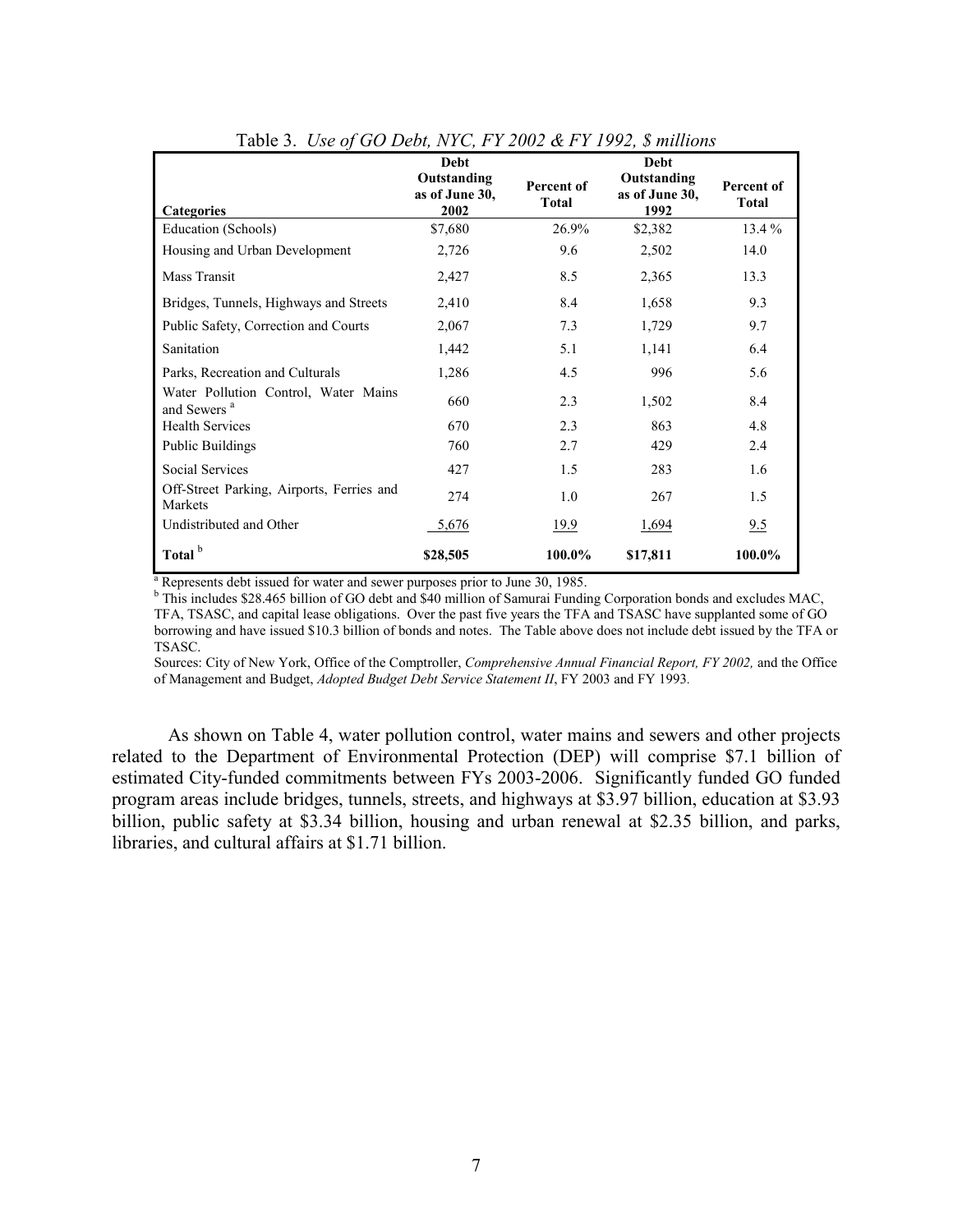<span id="page-13-0"></span>

| <b>Categories</b>                                            | Projected FY 2003-<br><b>2006 Commitments</b> | <b>Percent of Total</b> |
|--------------------------------------------------------------|-----------------------------------------------|-------------------------|
| Water Pollution Control, Water Mains and Sewers <sup>a</sup> | \$7,108                                       | 29.2%                   |
| Bridges, Tunnels, Highways and Streets                       | 3,965                                         | 16.3                    |
| Education (Schools)                                          | 3,931                                         | 16.2                    |
| Public Safety, Correction and Courts                         | 3,342                                         | 13.7                    |
| Housing and Urban Development                                | 2,350                                         | 9.7                     |
| Parks, Libraries and Culturals                               | 1,715                                         | 7.0                     |
| Sanitation                                                   | 951                                           | 3.9                     |
| Mass Transit                                                 | 925                                           | 3.8                     |
| <b>Health Services</b>                                       | 864                                           | 3.5                     |
| <b>Public Buildings</b>                                      | 541                                           | 2.2                     |
| Off-Street Parking, Airports, Ferries and Markets            | 112                                           | 0.5                     |
| <b>Social Services</b>                                       | 102                                           | 0.4                     |
| Reserve for Unattained Commitments and Other                 | (1,576)                                       | (6.5)                   |
| Total <sup>b</sup>                                           | \$24,330                                      | 100.0%                  |

Table 4. *September Capital Commitment Plan by Category, City Funds, FYs 2003-2006 \$ millions*  $\mathbf{r}$ 

<sup>a</sup> Will be funded near 100 percent from NYC Water Finance Authority bonds.<br><sup>b</sup> This represents City-funded capital commitments as of the September 2002 Commitment Plan and includes a \$3.1 billion reserve for unattained commitments.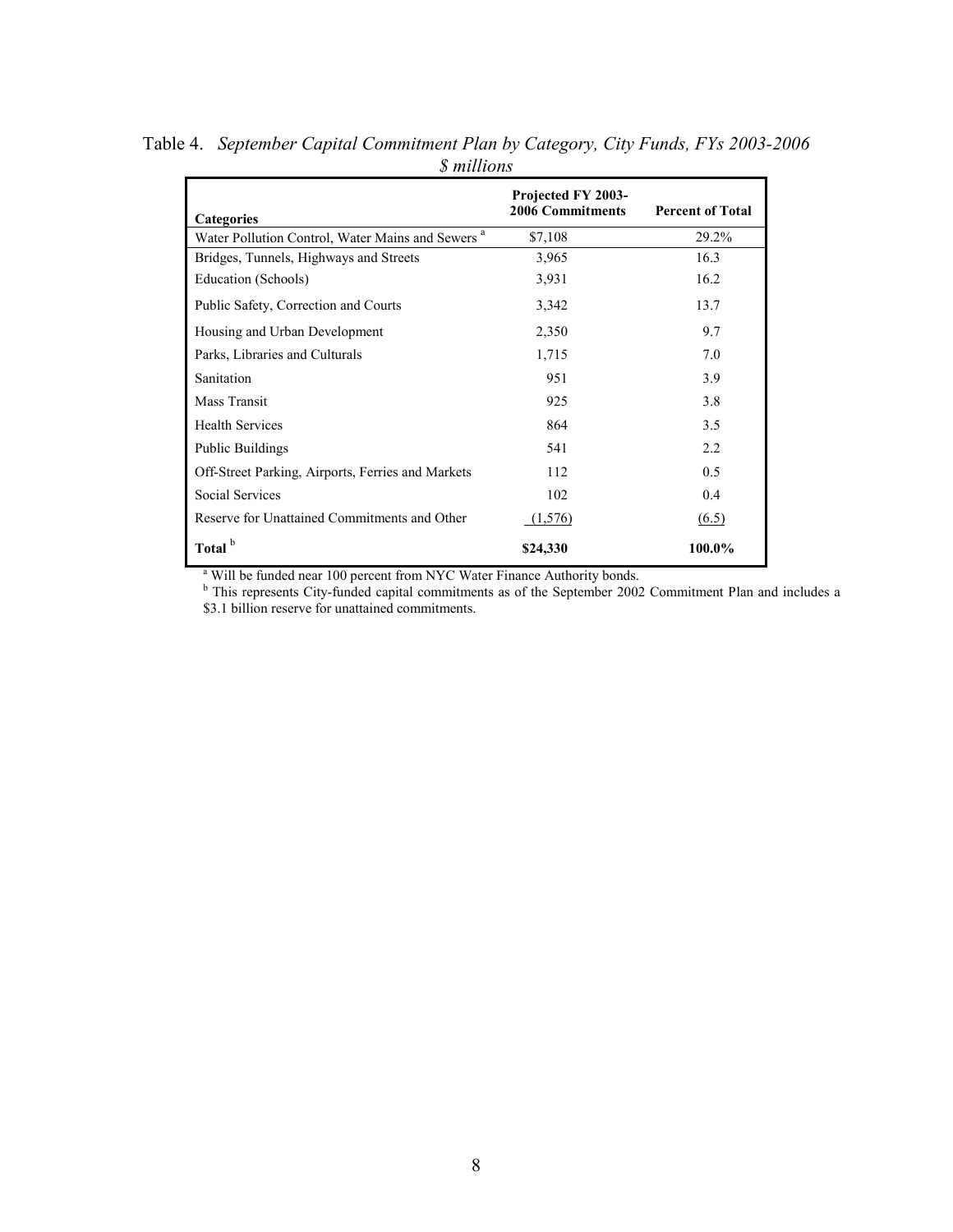## <span id="page-14-0"></span>**II. DEBT LIMIT**

## <span id="page-14-1"></span>**A. The City's Debt-Incurring Power**

NYC's general debt limit, as provided in the New York State Constitution, is ten percent of the five-year rolling average of the full value of taxable real property. The process by which the City's annual debt limit is established is as follows:

- No later than February  $15<sup>th</sup>$ , the City's Department of Finance issues a preliminary estimate of the assessed valuation of taxable real property for the ensuing fiscal year. Assessed value is traditionally less than the market value of properties.
- The general debt limit is based on the taxable market (full) value of real property and not on assessed value. To derive a taxable market value, the State Office of Real Property Services (SORPS) develops the special equalization ratio which expresses the relationship between assessed value and market value. SORPS uses the most recent market survey and a projection of market values based on recent surveys to obtain the full value. Special equalization ratios are then calculated as the ratio of the assessed valuation of taxable real property for the ensuing and four prior fiscal years over the full value of taxable real property for those years. These equalization ratios are used to establish the City's debt-incurring power (debt limit) for the ensuing fiscal year.
- The State Constitution provides that, with certain exceptions, the City's general debt limit cannot be greater than ten percent of the average full value of taxable real property in the City over the most recent five years. Full values are established using the new equalization ratios and the assessed values of taxable real property for the five-year period. The City's debt limit for the ensuing fiscal year is then calculated by averaging the estimated full values of real property over the five years.
- On or about June 5, when it adopts the budget for the year, the City Council fixes the property tax rates for the ensuing fiscal year and the tax-fixing resolution contains the five-year average of the full value of real property which is used to derive the debt limit.
- The debt limit is effective at the start of each fiscal year, July  $1<sup>st</sup>$ .

The FY 2003 general debt limit was calculated using the assessed valuation of taxable real estate for fiscal years 1999 through 2003 divided by special equalization ratios provided by SORPS. The resulting figures provide an estimate of the full valuation of taxable real property over that period. These full values are totaled and then averaged to produce the \$359.9 billion or the five-year average of taxable real property. The debt limit is then calculated by multiplying the five-year average of \$359.9 billion by ten percent, which yields the debt limit of approximately \$35.99 billion for FY 2003 as shown in Table 5.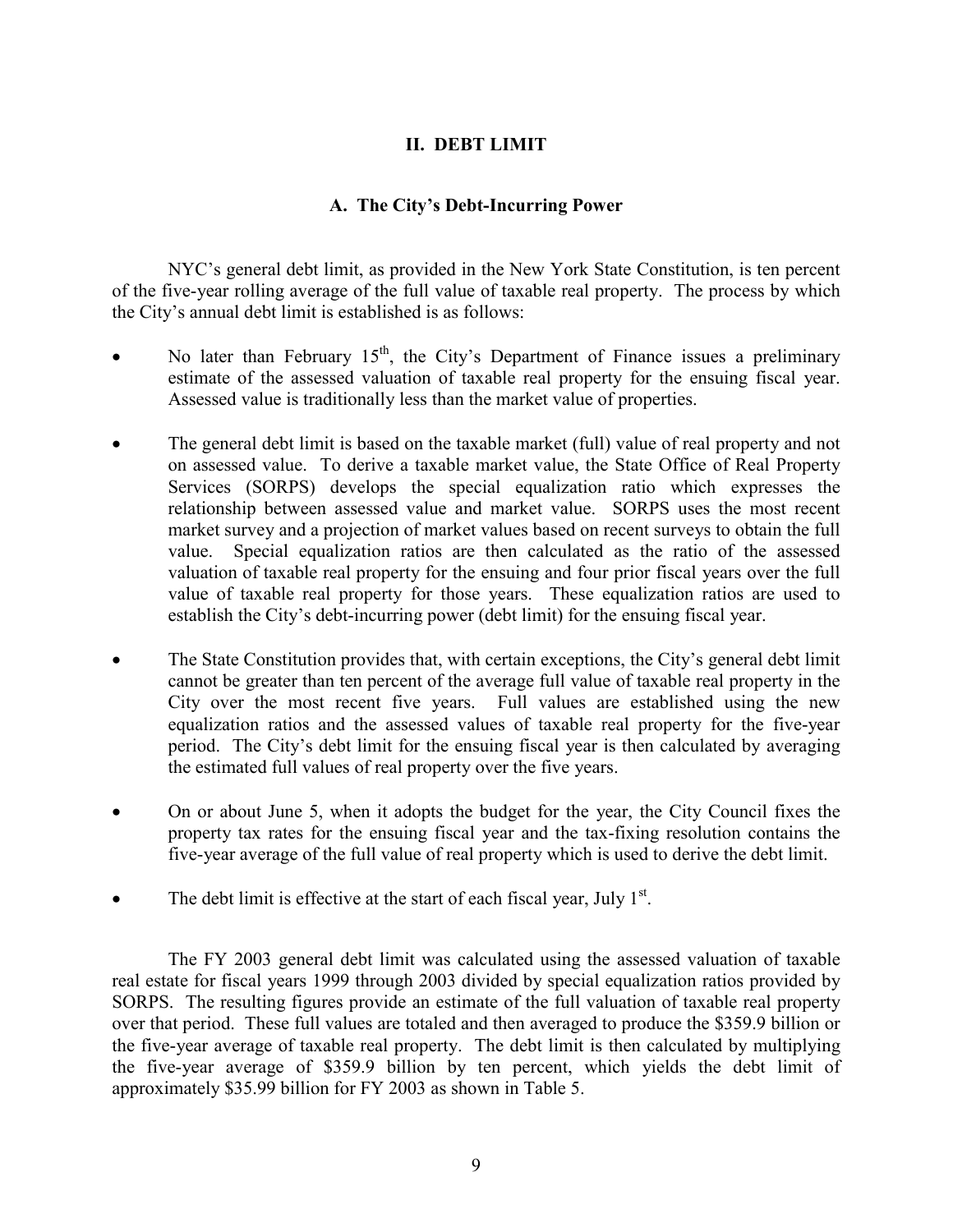| <b>Fiscal Year</b> | <b>Billable</b><br><b>Assessed Valuation</b><br><b>Of Taxable</b><br><b>Real Estate</b> | <b>Special Equalization</b><br>Ratio (for market<br>value) | <b>Full Valuation</b> |
|--------------------|-----------------------------------------------------------------------------------------|------------------------------------------------------------|-----------------------|
| 1999               | \$78,239,325,754                                                                        | 0.2566                                                     | \$304,907,738,714     |
| 2000               | 80,885,286,485                                                                          | 0.2466                                                     | 328,001,972,770       |
| 2001               | 84, 319, 741, 571                                                                       | 0.2340                                                     | 360, 340, 775, 944    |
| 2002               | 89,539,563,218                                                                          | 0.2339                                                     | 382,811,300,633       |
| 2003               | 94,506,250,871                                                                          | 0.2231                                                     | 423,604,889,606       |
|                    |                                                                                         | 5 – Year Average                                           | \$359,933,335,533     |
|                    |                                                                                         | 10 Percent of the $5 - Year$ Average                       | \$35,993,333,553      |

<span id="page-15-0"></span>Table 5**.** *Calculation of Full Valuation of Real Property in New York City and the General Debt Limit, FY 2003*

Source: The City of New York, City Council Tax Fixing Resolution for FY 2003.

Table 6 shows that the City's FY 2003 general debt-incurring power of \$35.99 billion is projected to rise to \$39.17 billion in FY 2004, \$41.87 billion in FY 2005, and \$43.74 billion in FY 2006. The City's indebtedness is projected to grow from \$32.66 billion at the beginning of FY 2003 to \$41.15 billion at the beginning of FY 2006. Consequently, the City was under its general debt limit by \$3.34 billion on July 1, 2002. The City is projected to be under the limit by \$3.3 billion on July 1, 2003, by \$3.2 billion on July 1, 2004, and by \$2.6 billion by July 1, 2005 as shown in Table 6.

The NYCTFA and TSASC's debt-incurring capacity of \$13.7 billion provide the City with the resources to finance its capital program through FY 2006. After adjusting for the additional benefit of the NYCTFA and TSASC debt-incurring power, the City will be able to incur additional debt of approximately \$6 billion through FY 2006*.* The impact of these capital costs is discussed in Section III. D. Affordability Measures, beginning on page 20.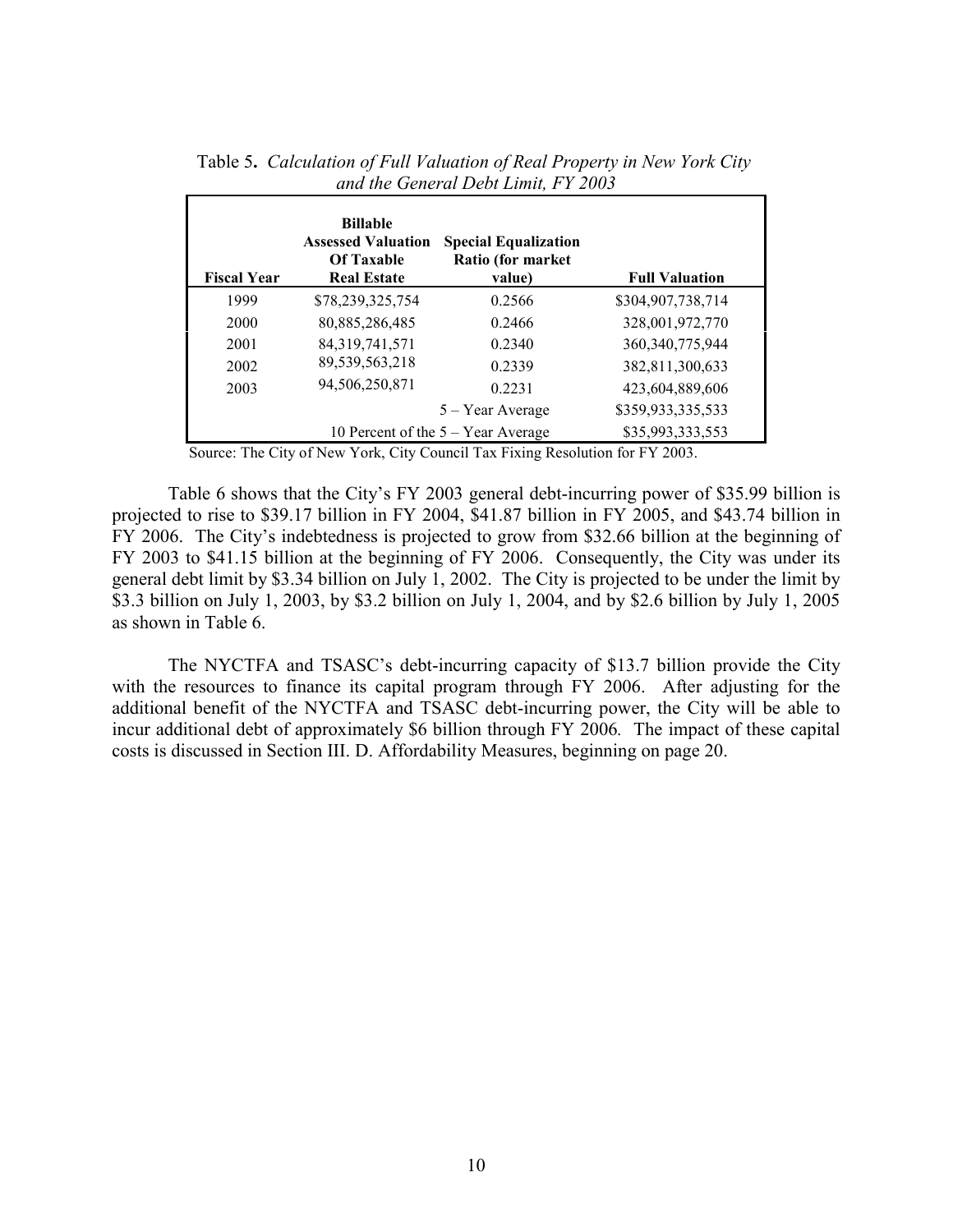|                                                                                                                                          | <b>July 1, 2002</b> | July 1, 2003 <sup>a</sup> | <b>July 1, 2004</b> | <b>July 1, 2005</b>     |
|------------------------------------------------------------------------------------------------------------------------------------------|---------------------|---------------------------|---------------------|-------------------------|
| <b>Gross Statutory Debt-Incurring Power</b><br>Actual Bonds Outstanding as of June 30 (net) <sup>b</sup><br>Plus New Capital Commitments | \$35,993<br>27,383  | \$39,174<br>26,188        | \$41,869<br>24,768  | \$43,743<br>23,355      |
| FY 2003 °<br>FY 2004 °<br>FY 2005 <sup>c</sup>                                                                                           |                     | 4,634                     | 4,634<br>4,226      | 4,634<br>4,226<br>3,853 |
| Less: Appropriation                                                                                                                      | (1,199)             | (1, 427)                  | (1, 432)            | (1, 397)                |
| <b>Subtotal: Net Funded Debt Against the Limit</b>                                                                                       | 26,184              | 29,395                    | 32,196              | 34,671                  |
| Plus: Contract and Other Liability                                                                                                       | 6,474               | 6,474                     | 6,474               | 6,474                   |
| <b>Subtotal: Total Indebtedness Against the</b><br>Limit                                                                                 | 32,658              | 35,869                    | 38,670              | 41,145                  |
| <b>Remaining Debt-Incurring Power within the</b><br><b>Debt General Debt Limit</b>                                                       | 3,335               | 3,305                     | 3,199               | 2,598                   |
| Total Authorized TFA Debt-Incurring Power<br>Less: TFA Bonds Issued to Date for Contract                                                 | 11,500              | 11,500                    | 11,500              | 11,500                  |
| Liability                                                                                                                                | 9,639               | 9,639                     | 9,639               | 9,639                   |
| <b>Remaining Authorized TFA Debt-Incurring</b><br>Power                                                                                  | 1,861               | 1,861                     | 1,861               | 1,861                   |
| <b>Remaining Debt-Incurring Power within</b><br><b>General Limit and TFA Capacity</b>                                                    | 5,196               | 5,166                     | 5,060               | 4,459                   |
| Total Authorized TSASC Debt-Incurring Power<br>Less: TSASC Bonds Issued to Date for Contract                                             | 2,200               | 2,200                     | 2,200               | 2,200                   |
| Liability                                                                                                                                | 646                 | 646                       | 646                 | 646                     |
| <b>Remaining Authorized TSASC Debt-Incurring</b><br>Power                                                                                | 1,554               | 1,554                     | 1,554               | 1,554                   |
| <b>Remaining Debt-Incurring Power within</b><br><b>General Limit, TFA Capacity, and TSASC</b>                                            |                     |                           |                     |                         |
| Capacity <sup>d</sup>                                                                                                                    | \$6,750             | \$6,720                   | \$6,614             | \$6,013                 |

<span id="page-16-0"></span>Table 6. *NYC Debt-Incurring Power, (\$ millions)*

<sup>a</sup> Based on preliminary data from the State Office of Real Property Services. The estimates for FY 2004, which begins on July 1, 2003, through FY 2006 are developed by using the FY 2004 special equalization ratio provided by SORPS which is then held constant for the ensuing two fiscal years.

<sup>b</sup> Net adjusted for Original Issue Discount, Capital Appreciation Bonds, GO bonds issued for the water and sewer system, and Business Improvement District debt. \$28.465 billion from Table 1 minus \$1.082 billion of the aforementioned adjustments equals \$27.383 billion.

<sup>c</sup> Reflects Capital Commitments as of the FY 2003 Adopted Budget Commitment Plan (issued in September 2002) and includes cost of issuance and certain Inter-fund Agreements.

d The Debt Affordability Statement released by the City in April, 2002 presents data on the last day of each fiscal year, June 30, instead of the first day of each fiscal year, July 1, as reflected in this table. The Debt Affordability Statement does not incorporate TFA and TSASC debt-incurring power. In FY 2003, for example, the City's Debt Affordability Statement forecasts that indebtedness would be over the General debt limit by \$11.4 billion at the end of the fiscal year.

Source: NYC Comptroller's Office.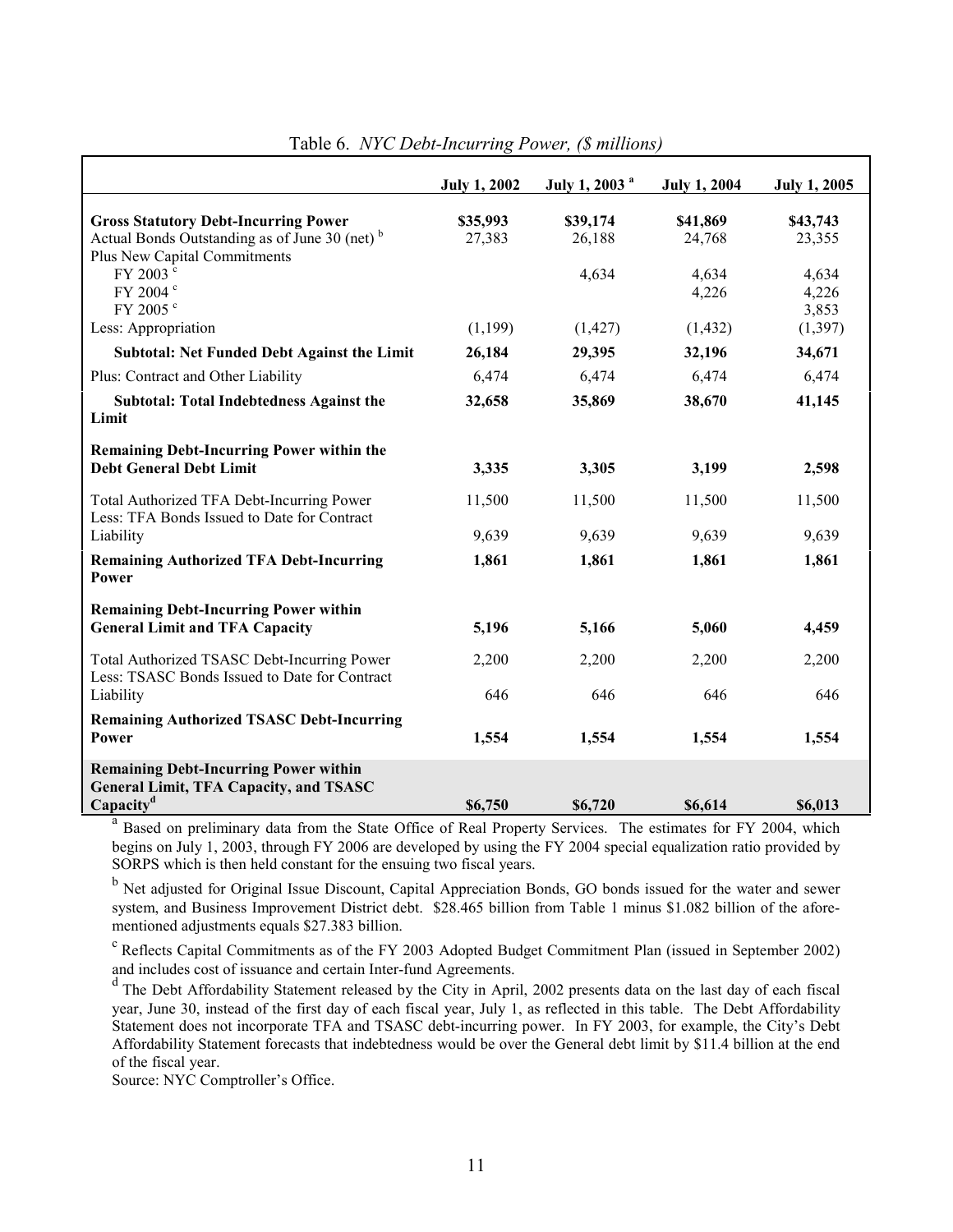#### <span id="page-17-0"></span>**B. The Implications of the WTC Attacks for the City's Debt and Debt Limit**

Despite the enormous price tag associated with the costs of the WTC attacks, the event did not place additional strain on the City's debt limit. The TFA's additional debt issuance of \$2.03 billion in recovery bonds is fully covered to date by the \$2.5 billion special State authorization. However, this debt issuance does increase TFA's debt-service costs by about \$150 million annually for the next 20 years. The direct result of this additional TFA debt service is that less personal income tax (PIT) will be available for use in the City's general fund for other expenditure needs.

On September 4<sup>th</sup>, 2002, the Comptroller issued a report entitled "One Year Later, The Fiscal Impact of 9/11 on New York City," which provided a comprehensive examination and analysis of the financial toll exacted by the World Trade Center attacks on the City's economy, budget and cash flow.<sup>10</sup>

In the immediate aftermath of the WTC disaster the City faced immense clean-up and recovery costs and unknown revenue losses that could seriously impact its cash balances. In spite of tremendous uncertainty, the City was able to maintain a strong cash position and avoid a crisis by issuing debt through authorizing legislation. The City received State authority to issue New York City Transitional Finance Authority (NYCTFA) Recovery Notes beyond prior authorizations and without limit, payable solely from State or Federal aid received on account of the disaster. In addition, the other law notwithstanding, the NYCTFA was authorized to issue up to \$2.5 billion of NYCTFA recovery bonds or notes, the proceeds of which are to be used to pay costs related to the September 11<sup>th</sup> attacks. This provision essentially released the City from the Financial Emergency Act requirements that banned the use of borrowed funds for operating purposes over fiscal-year end. In October 2001, the City sold \$1 billion of Recovery Notes and \$1.5 billion of Revenue Anticipation Notes backed by State education aid revenue. These actions provided the City with the cash necessary to pay the immediate and extraordinary costs related to the attacks.

To help with the clean-up and rebuilding efforts at the WTC site and lower Manhattan area, President George W. Bush pledged \$21.4 billion to New York as part of a national emergency aid proposal estimated at over \$40 billion. Under this package, the report stated, a total of \$9.1 billion had been allocated through FEMA to reimburse the City and State for recovery and clean-up costs related to the WTC attacks. The Federal government also earmarked about \$5 billion in expected tax incentives as economic stimulus to businesses in the lower Manhattan area, and dedicated an additional \$3.5 million for the redevelopment of the WTC site and vicinity through the Lower Manhattan Development Corporation and the Empire State Development Corporation. In addition, the Federal relief package includes \$3.8 billion in funding for a wide range of initiatives such as the upgrade and reconstruction of mass transit infrastructure, roadway and tunnel repairs, and small business loans, and health monitoring.

<span id="page-17-1"></span> $10$  The report can be downloaded from the Comptroller's web site: www.comptroller.nyc.gov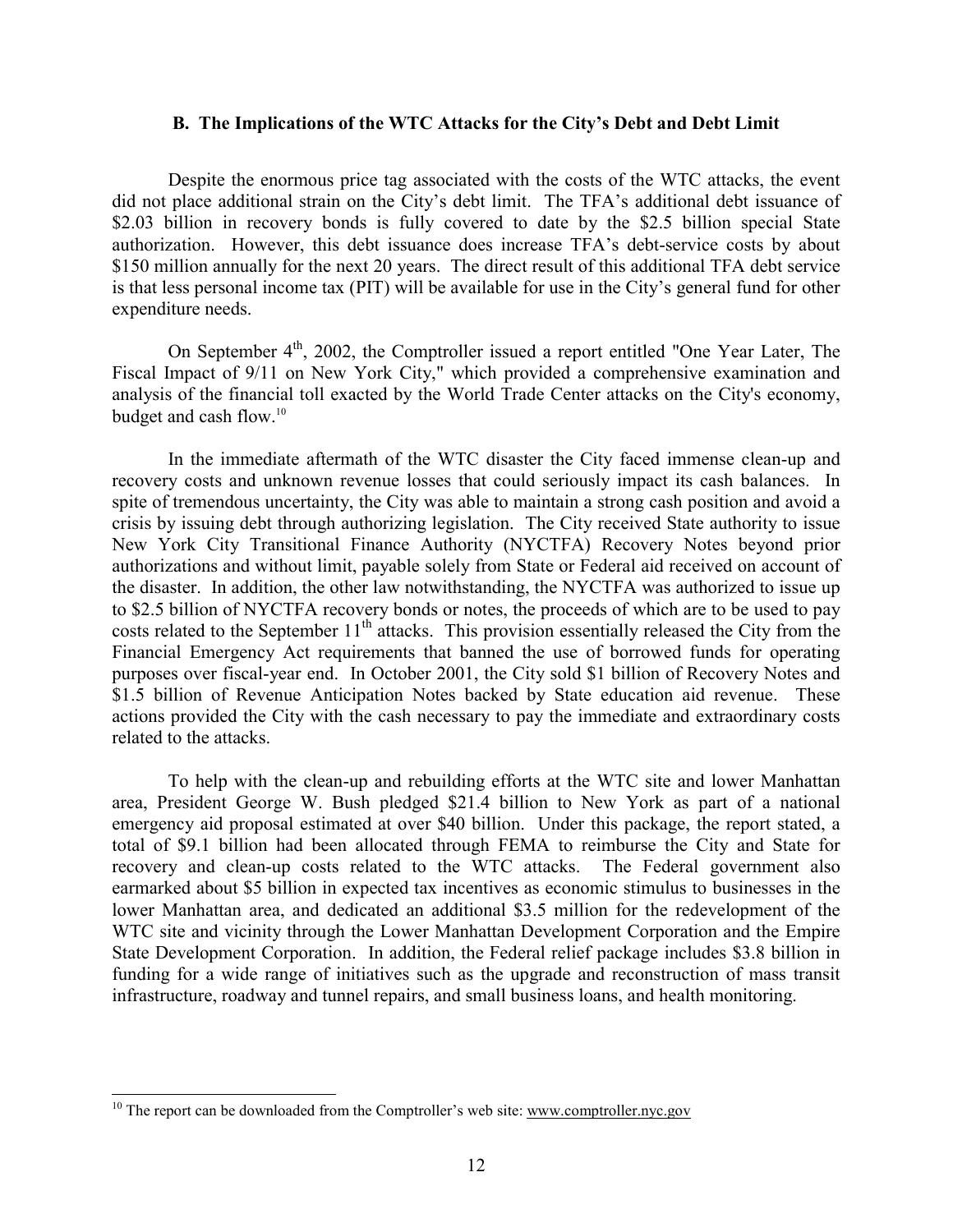## <span id="page-18-0"></span>**C. The Debt-Limit Problem**

In FY 1998, the City faced the possibility of ending its capital program because it had exhausted its debt issuance capacity. To enable the City to provide for its capital improvements, the State enacted legislation that created the NYCTFA. The NYCTFA's debt is not subject to the general debt limit. Initially, the NYCTFA was authorized to borrow up to \$7.5 billion. The City exhausted the NYCTFA's initial debt capacity in 1999. With the creation of TSASC in 1999, which now has \$2.2 billion of debt-incurring power, the City was able to continue its capital program through FY 2000. In FY 2001, the City once again, faced with the exhaustion of its debt limit, sought and obtained from the State the authorization to borrow an additional \$4 billion through the NYCTFA. The combined debt-incurring power of the NYCTFA and TSASC adds approximately \$13.7 billion in debt capacity thereby permitting the City to finance its capital projects. These additional financing mechanisms will allow the City to carry out its capital program specified in the City's September 2002 Capital Plan.

The City will be revising its Preliminary Ten-Year Capital Strategy in January 2003 and publishing its final version in April 2003. Until that time, it is difficult to determine the ultimate affordability of the City's Ten-Year Capital Strategy because the City is in the midst of redefining the scope and breadth of its overall capital program. What is clear at this time, however, is that the Capital Plan as defined in both the April and September 2002 plans is well within the projected debt limit through FY 2006.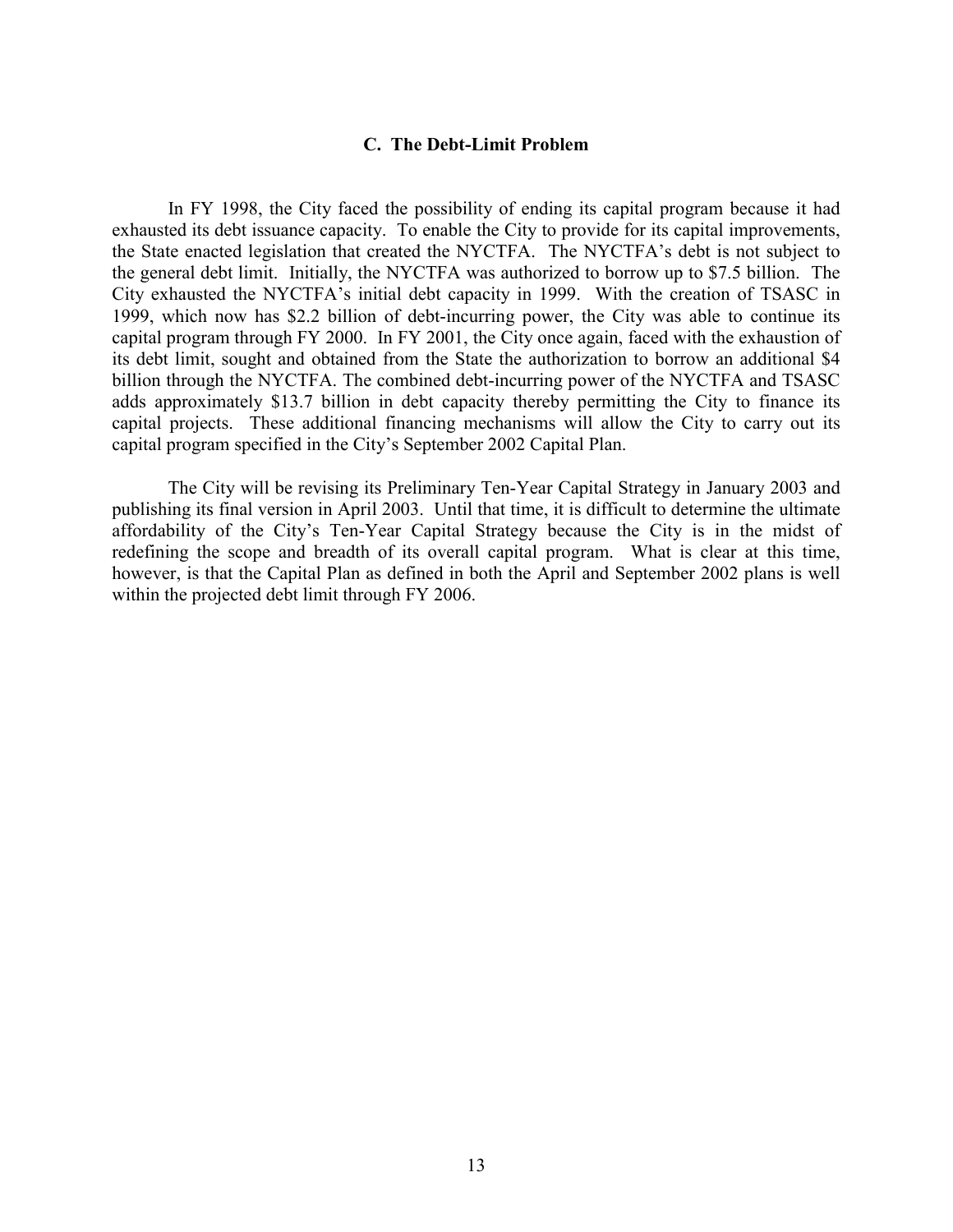## <span id="page-19-0"></span>**III. AFFORDABILITY OF CITY DEBT**

The events of 9/11 have not placed an excessive burden on the City's capital plan. Although the City plans to embark on a relatively ambitious capital program over the next four years - at an average of \$5.9 billion annually - this amount is comparatively less than the capital program presented in the April 2001 Plan. Despite the added pressures on the City's operating budget, we are encouraged that a relatively small amount (approximately \$200 million) of unforeseen capital projects directly related to the WTC disaster are contained in the capital plan.

#### <span id="page-19-1"></span>**A. Background**

The City's infrastructure was greatly neglected during the fiscal crisis of the 1970s. Deferred maintenance led to dilapidated roads, bridges, and schools in dire need of repair. Following that tumultuous period, the City embarked on a series of ambitious capital plans to maintain its infrastructure. This trend began in earnest in the early 1990s and continued with the City's Capital Plan through FY 2003. The City committed resources averaging \$3.5 billion between FYs 1991-94, \$3.8 billion between FYs 1995-98, and \$4.8 billion between FYs 1999-2002. In FY 2001, the City chose to embark on an historically high capital commitment program, with City-funded capital commitments of \$6.1 billion, an increase of 63 percent over FY 2000. In FY 2002, City-funded commitments retreated slightly to \$5.77 billion. Between FYs 2003-2006, City-funded commitments are forecast to average \$5.9 billion, approximately 23 percent more than the average of \$4.8 billion between FYs 1999 and 2002 as shown on Chart 1.

<span id="page-19-2"></span>

*Chart 1.* Actual and Historical Capital Commitment Averages, City Funds, \$ millions

Source: *Message of the Mayor*, various FYs 1989-2000 and FY 03 April 2002 Capital Plan.

The City's ambitious capital program relies heavily on borrowing. As a result, the City's borrowing grew from \$1.5 billion in FY 1986 to \$3.56 billion in FY 2002. City borrowing is expected to rise further and average \$3.7 billion annually between FYs 2003-06.<sup>11</sup> The increase

<span id="page-19-3"></span><sup>&</sup>lt;sup>11</sup> This includes bond proceeds for GO, the Samurai Funding Corporation, TFA, and TSASC bonds only.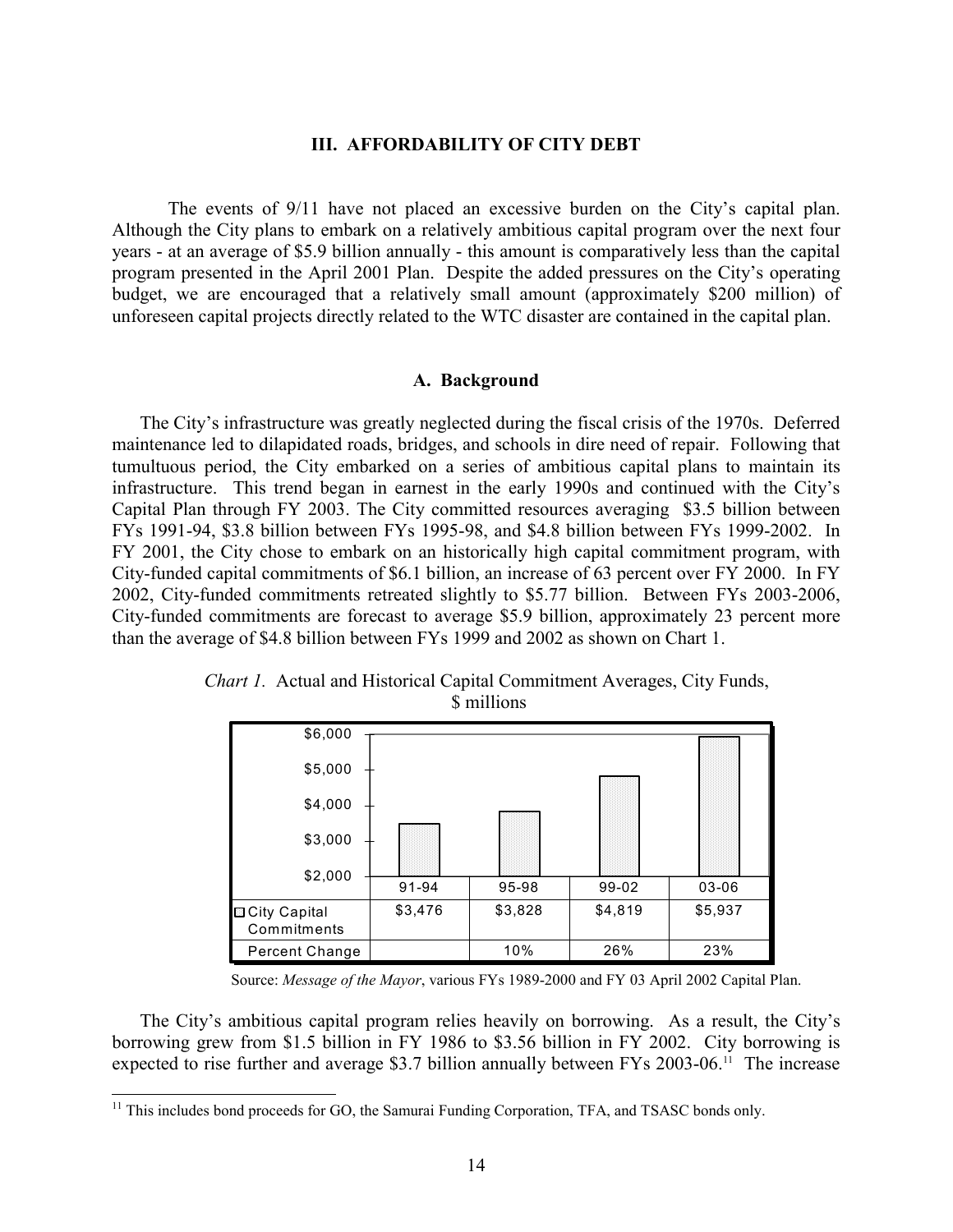in long-term borrowing has resulted in a large increase in annual debt service. The annual average growth rate of City debt-service payments was 6.5 percent per year between FY 1986 and FY 2002, rising to \$3.3 billion in FY 2002 from \$1.2 billion in FY 1986. Debt service is expected to rise by 7.4 percent per year from \$3.3 billion in FY 2003 to \$5.85 billion by FY 2011 as shown in Chart 2.



<span id="page-20-2"></span>*Chart 2.* Bond Proceeds and Debt Service, FYs 1982-2011, \$ millions

Sources: City of New York, Office of the Comptroller, *Comprehensive Annual Financial Reports*, 1982- 2002 and Office of Management and Budget, *Financial Plan*, June 2002. Debt-service payments exclude interest on short-term notes, MAC debt, lease-purchase debt, and budget surpluses prepaid to the debtservice fund.

### <span id="page-20-0"></span>**B. Debt Burden**

Even after adjusting for the effects of population change and tax revenue, since FY 1990 NYC debt expanded at a significant rate. Debt per capita, which amounted to \$2,490 in FY 1990, has grown to \$5,083 in FY 2002, an increase of 104 percent. Over the same period, the cumulative growth in debt per capita exceeds both the rate of inflation by 63 percent and the growth in City tax revenues by 55 percent. The debt per capita figure does not include the debt of the New York Municipal Water Finance Authority and the MTA, both of which greatly affect user fees paid by City residents. If these debts were included in the calculation, the debt per capita figure would be approximately \$8,675.

#### <span id="page-20-1"></span>**C. Comparison with Selected Municipalities**

NYC leads a sample of large U.S. cities in the size of debt burden per capita by a margin of 2.16 to one. At \$4,628 per capita in FY 2001, New York City exceeds the city with the next highest debt burden (Minneapolis), by 1.28 to 1, or by \$1,026 per capita, as shown in Table 7.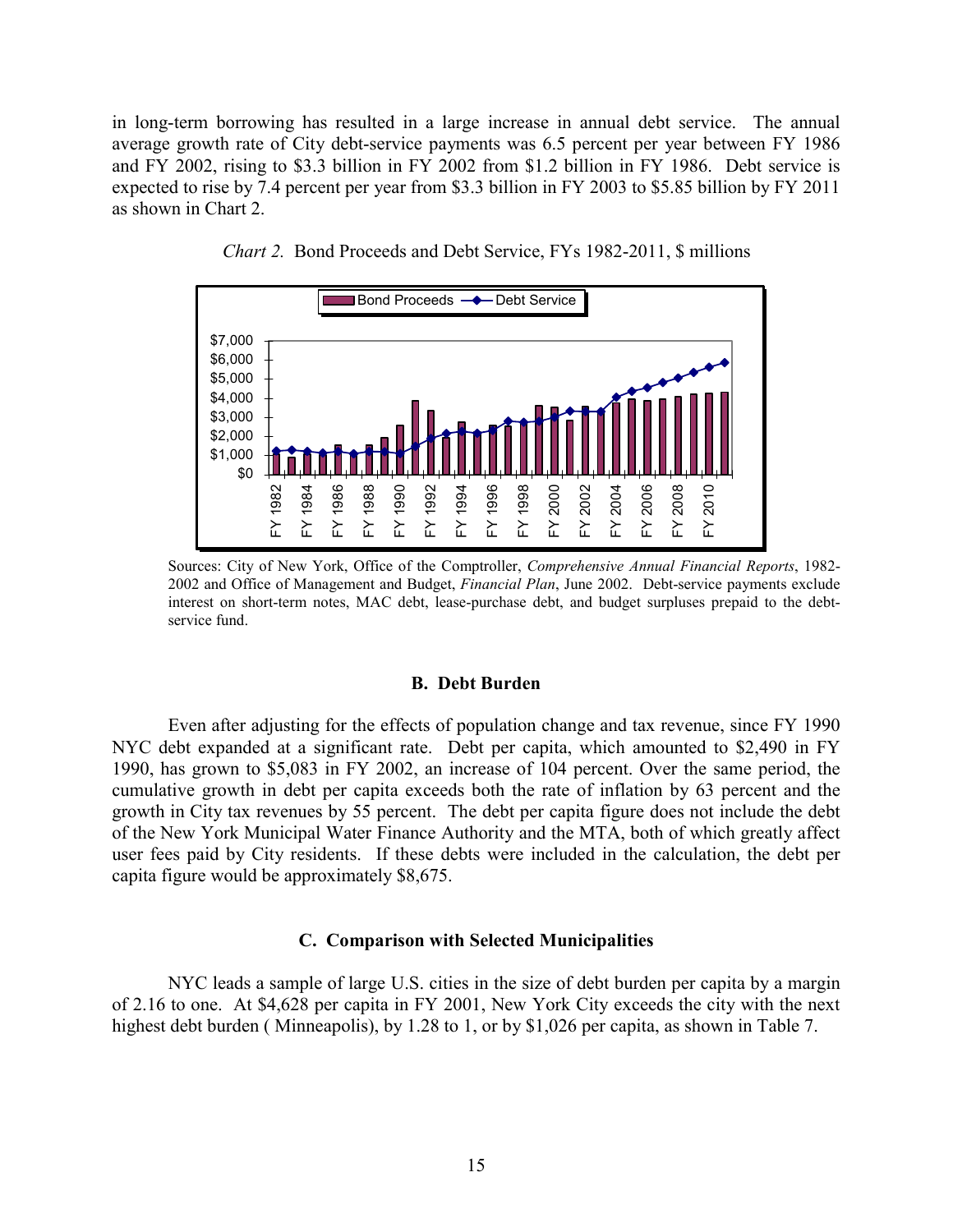|                   |                   | <b>Direct and Overlapping</b> |                              |
|-------------------|-------------------|-------------------------------|------------------------------|
|                   |                   | <b>Debt Outstanding</b>       |                              |
| <b>City</b>       | <b>Population</b> | (S 000)                       | Debt Per Capita <sup>a</sup> |
| Minneapolis       | 382,618           | \$1,378,120                   | \$3,602                      |
| Chicago           | 2,896,016         | 9,636,,862                    | 3,328                        |
| Philadelphia      | 1,517,550         | 4,828,466                     | 3,182                        |
| Houston           | 1,953,631         | 4,858,955                     | 2,487                        |
| San Antonio       | 1,226,250         | 2,715,469                     | 2,214                        |
| Seattle           | 568,100           | 1,158,061                     | 2,038                        |
| Las Vegas         | 517,000           | 1,048,255                     | 2,028                        |
| Detroit           | 951,270           | 1,889,020                     | 1,986                        |
| San Diego         | 1,250,700         | 2,016,505                     | 1,612                        |
| Los Angeles       | 3,802,700         | 6,065,456                     | 1,595                        |
| Phoenix           | 1,352,394         | 1,870,399                     | 1,383                        |
| <b>Boston</b>     | 589,000           | 808,815                       | 1,373                        |
| Dallas            | 1,199,809         | 1,532,956                     | 1,278                        |
| San Francisco     | 793,459           | 953,535                       | 1,202                        |
| Average of Sample |                   |                               |                              |
| Cities            | 1,357,178         | \$2,911,491                   | \$2,145                      |
| New York City     | 8,008,278         | \$37,059,000                  | \$4,628                      |

<span id="page-21-0"></span>Table 7. *Debt Per Capita Measures for Selected Cities, 2001*

<sup>a</sup> Table 7 above is based on data extracted from each city's "Direct and Overlapping Debt Outstanding" exhibit included in that city's Comprehensive Annual Financial Report. While the individual exhibits are similar in format, there is no assurance that the components of the data published in those exhibits are comparable.

New York City has the largest population of all the cities in the U.S., and is required to maintain a complex and aging infrastructure. Given its population size, it has more school buildings, firehouses, health facilities, community colleges, roads, bridges, libraries and police precincts than any other municipality in the country. Moreover, the City has responsibilities that in other cities are distributed more broadly among states, counties, unified school districts, and public authorities. When comparing levels of debt with other jurisdictions, and because of the differences in population, landmass, and the size of infrastructure to be maintained, it is important to adjust the data to establish a relative measure among and between jurisdictions. Thus, with the exception of Minneapolis and Philadelphia, the Comptroller's Office derives debt per capita statistics by using the Direct and Overlapping Debt Table from each city's Comprehensive Annual Financial Report (CAFR) as the source of each city's debt, and dividing this figure by each respective city's population.<sup>[12](#page-21-1)</sup>

Many of the cities dedicate specific revenues to finance a portion of their capital program, using mechanisms as diverse as School Finance Authorities, Park Districts, Hospital Districts, Community College Districts, Parking Authorities, Street and Highway User Revenue Bonds, Airport Revenue Bonds, Stadium Authorities, Sanitation Districts and Library Districts. In addition, the other cities make use of enterprise funds or special revenue funds. Enterprise funds are defined as those used to account for operations that are financed and operated in a manner similar to private business enterprises.

<span id="page-21-1"></span> $12$  The debt outstanding for Minneapolis is calculated from data in an Official Statement dated October 25, 2001, Table H, p.23 and their 2001 CAFR. The Office of the Director of Finance provides debt outstanding for Philadelphia.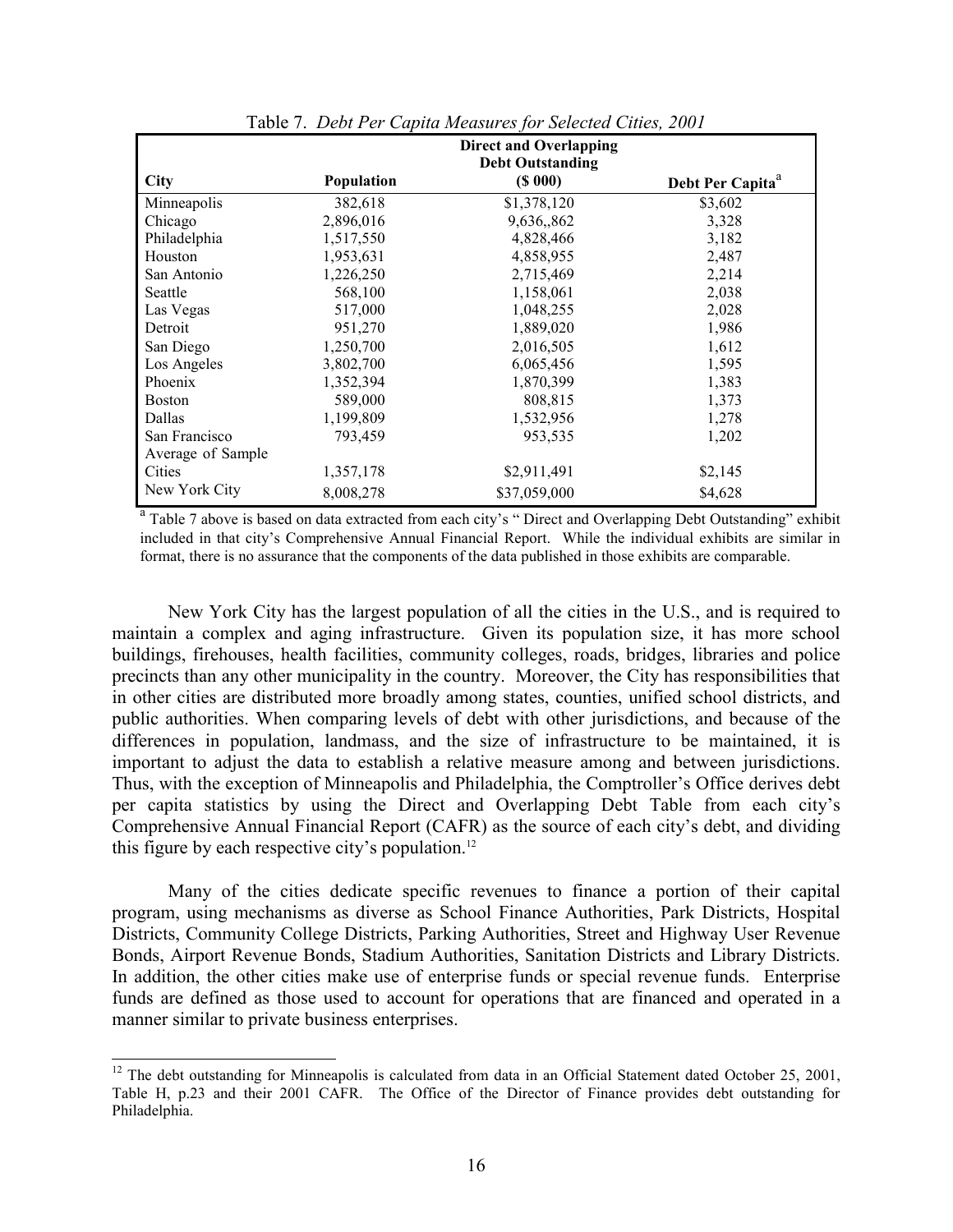Although its debt per capita is the highest of the cities surveyed, New York's debt per capita has not grown as rapidly as nine other cities between FY 1988 and FY 2001. It also is 50 percentage points below the average increase of the cities surveyed over that period. For example, between FY 1988 and FY 2001, the debt per capita of San Diego and Las Vegas have grown significantly faster, by 762 percent and 599 percent, respectively, compared with New York City at 127 percent as shown on Table 8.

| a<br><b>City</b>          | Debt per Capita in 1988 | Debt per Capita in 2001 | Percent Change 1988-2001 |
|---------------------------|-------------------------|-------------------------|--------------------------|
| San Diego                 | \$187                   | \$1,612                 | 762 %                    |
| Las Vegas                 | 290                     | 2,028                   | 599                      |
| Minneapolis               | 825                     | 3,602                   | 337                      |
| Philadelphia              | 851                     | 3,182                   | 274                      |
| Los Angeles               | 435                     | 1,595                   | 267                      |
| San Francisco             | 344                     | 1,202                   | 250                      |
| Chicago                   | 953                     | 3,328                   | 249                      |
| San Antonio               | 887                     | 2,214                   | 150                      |
| Phoenix                   | 594                     | 1,383                   | 133                      |
| Houston                   | 1,189                   | 2,487                   | 109                      |
| Seattle                   | 986                     | 2,038                   | 107                      |
| <b>Boston</b>             | 701                     | 1,373                   | 96                       |
| Detroit                   | 1,156                   | 1,986                   | 72                       |
| Dallas                    | 1,213                   | 1,278                   | 5                        |
| Average of All            |                         |                         |                          |
| Other Cities <sup>b</sup> | \$774                   | \$2,145                 | 177%                     |
| New York City             | \$2,041                 | \$4,628                 | 127%                     |

<span id="page-22-0"></span>Table 8. *Debt Per Capita Comparisons for Selected Cities – 1988 and 2001*

<sup>a</sup> Table 8 above is based on data extracted from each city's "Direct and Overlapping Debt Outstanding" exhibit included in that city's Comprehensive Annual Financial Report. While the individual exhibits are similar in format, there is no assurance that the components of the data published in those exhibits are comparable.

<sup>b</sup> From Table 7 a simple average of the average of debt outstanding divided by the average population. Sources: NYC Comptroller's Office, based on Comprehensive Annual Financial Reports and/or official statements of various cities.

NYC's debt per capita also exceeds the sampled cities across the State of New York. Within the State, the average debt per capita of the cities and counties surveyed, excluding NYC, is \$1,765, which is 38 percent that of New York City. Even the affluent counties of Westchester and Nassau have debt per capita statistics 57 and 37 percent less than that of New York City as shown on Table 9.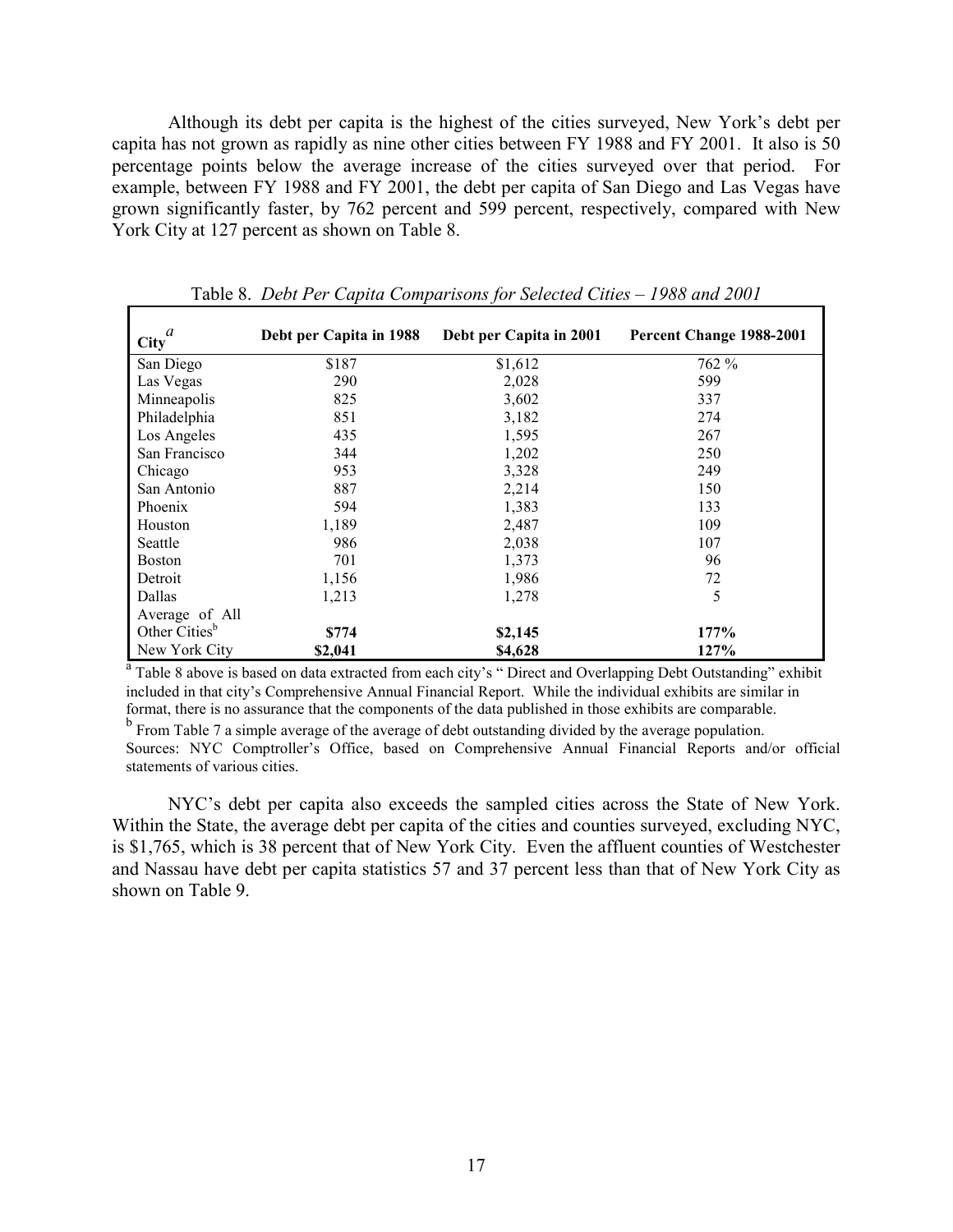| <b>City or County</b>            | Debt per Capita | Date of<br><b>Observation</b> |  |
|----------------------------------|-----------------|-------------------------------|--|
| City of White Plains             | \$1,293         | 6/30/01                       |  |
| <b>Westchester County</b>        | 1,980           | 12/31/01                      |  |
| Nassau County                    | 2,900           | 12/31/00                      |  |
| <b>Suffolk County</b>            | 1,056           | 12/31/99                      |  |
| City of Albany                   | 1,606           | 8/31/01                       |  |
| City of Syracuse                 | 1,599           | 8/2/02                        |  |
| Onandaga County                  | 1,870           | 12/31/01                      |  |
| City of Buffalo                  | 1,472           | 12/31/01                      |  |
| Erie County                      | 1,326           | 12/31/01                      |  |
| City of Rochester                | 1,920           | 6/30/02                       |  |
| Monroe County                    | 1,458           | 12/31/01                      |  |
| Average of Above N.Y.            |                 |                               |  |
| Cities and Counties <sup>a</sup> | 1,765           |                               |  |
| New York City                    | \$5,083         | 6/30/02                       |  |
| New York City                    | \$4,628         | 6/30/01                       |  |

<span id="page-23-0"></span>Table 9*. Debt Per Capita Comparisons for Selected N.Y. Cities and Counties*

Source: Comprehensive Annual Financial Reports of various Cities and Counties

<sup>a</sup> A simple average of the average of debt outstanding for all counties or cities divided by the average population for all the respective counties and cities.

Another way to examine debt burden of a municipality is to measure its debt relative to its wealth. Two traditional measures of that relationship are outstanding debt divided by the full value of real property and per capita debt divided by personal income per capita. The rationale behind the use of the full value of real property is that the property tax base provides a major revenue source for debt payment, and that there is generally some reasonable limit on the amount of debt that can be borrowed against the property tax base. The Standard  $\&$  Poor's rating agency considers values of this ratio above six percent as high.<sup>[13](#page-23-1)</sup>

The rationale behind the use of personal income is that it is another relative measure of a locality's wealth. The wealthier a community, the greater its capacity to pay taxes, and therefore to sustain local government debt and operations. This, of course, is always a balancing act for local municipalities, as over-taxation can lead to the flight of its tax-paying citizens and the loss of a predictable source of revenues. Similar to that of the full value of property ratio, Standard & Poor's considers that a personal income ratio greater than six percent as high.<sup>[14](#page-23-2)</sup>

Among the cities surveyed in this report, New York City is among the highest in both measures of debt burden and is well above the averages of the sample cities and counties. New York City's outstanding debt as a percent of full value of real property in FY 2000 is approximately ten percent. This is almost six percent above the sample-city average of 4.3 percent. Only Philadelphia and Detroit exceed New York City, with ratios of 12.2 and 11.7 percent. The city with the next highest ratio after New York is San Antonio with a ratio of nine percent. Other major cities such as Chicago and Los Angeles produce ratios of 5.8 percent and 3.1 percent respectively; both considerably lower than New York City as shown in Chart 3.

<span id="page-23-1"></span><sup>&</sup>lt;sup>13</sup> Standard & Poor's Public Finance Criteria 2000, p.29.<br><sup>14</sup> Ibid.

<span id="page-23-2"></span>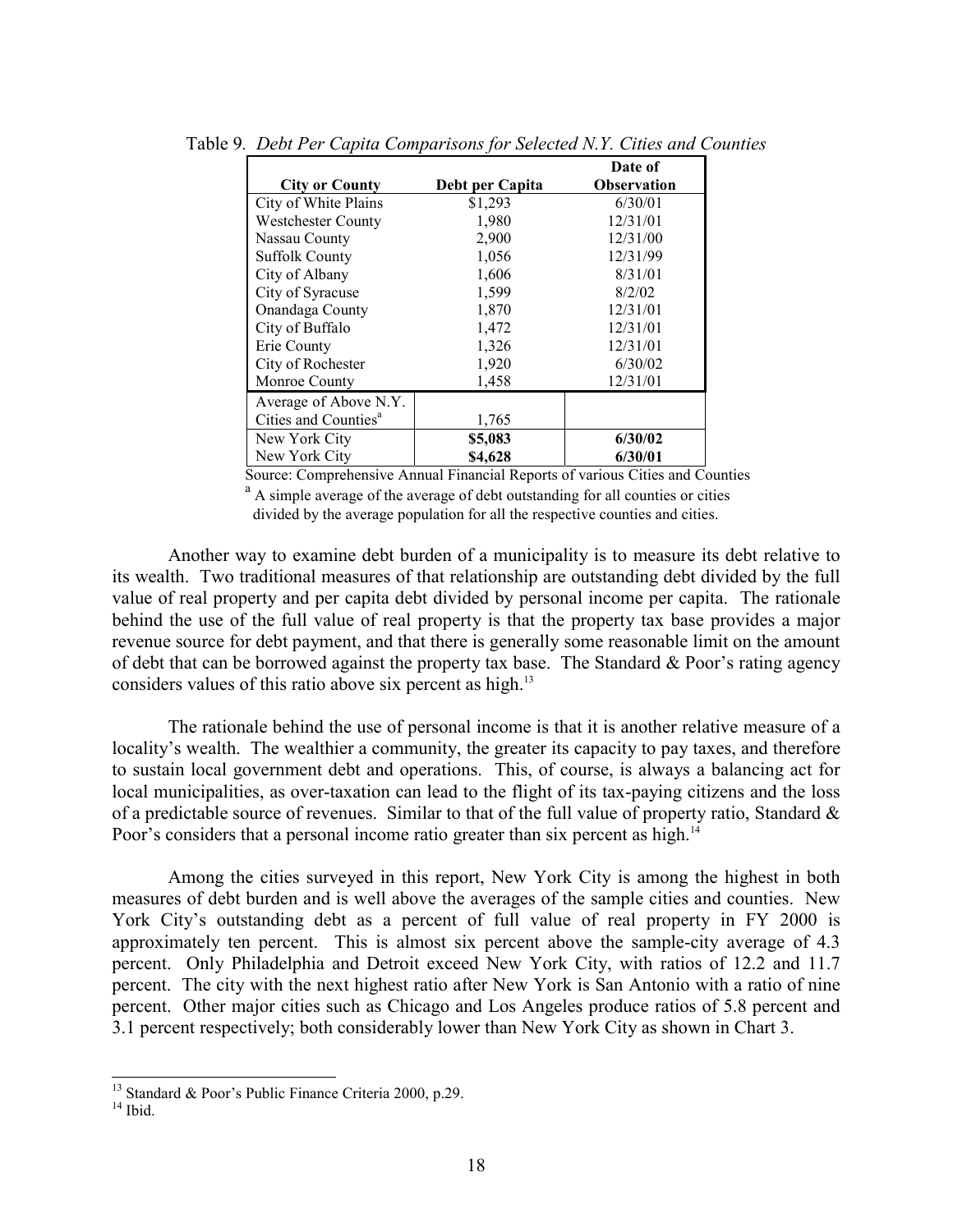

<span id="page-24-0"></span>*Chart 3.* Debt Outstanding as Percent of the Full Value of Real Property

Source: Each City's Comprehensive Annual Financial Report, FY 2001.

New York City's debt per capita as a percent of personal income per capita in FY 2000 was 12 percent or 2.1 times higher than the average of the sample cities of 5.7 percent. <sup>15</sup> Only Philadelphia exceeds New York City, with a ratio of 12.5 percent, with Las Vegas being the next highest at 9.9 percent, and San Francisco being the lowest at 2.2 percent as shown on Chart 4.



<span id="page-24-1"></span>*Chart 4*. Debt per Capita as Percent of Personal Income per Capita, 2000

Source: 2000 Comprehensive Annual Financial Reports of Sample Counties as proxies for the above cities, and the Department of Commerce - Bureau of Economic Analysis – 2000 personal income data.

l

<span id="page-24-2"></span><sup>&</sup>lt;sup>15</sup> Since the Department of Commerce's Bureau of Economic Analysis (BEA) provides personal income figures by county, the analysis in Chart 4 uses annual financial reports of the *county* in which each city is located. The latest available BEA data for personal income is 2000. The City and County of San Francisco and the City and County of Philadelphia, respectively, are coterminous geographic entities. Other cities are subsets of larger counties.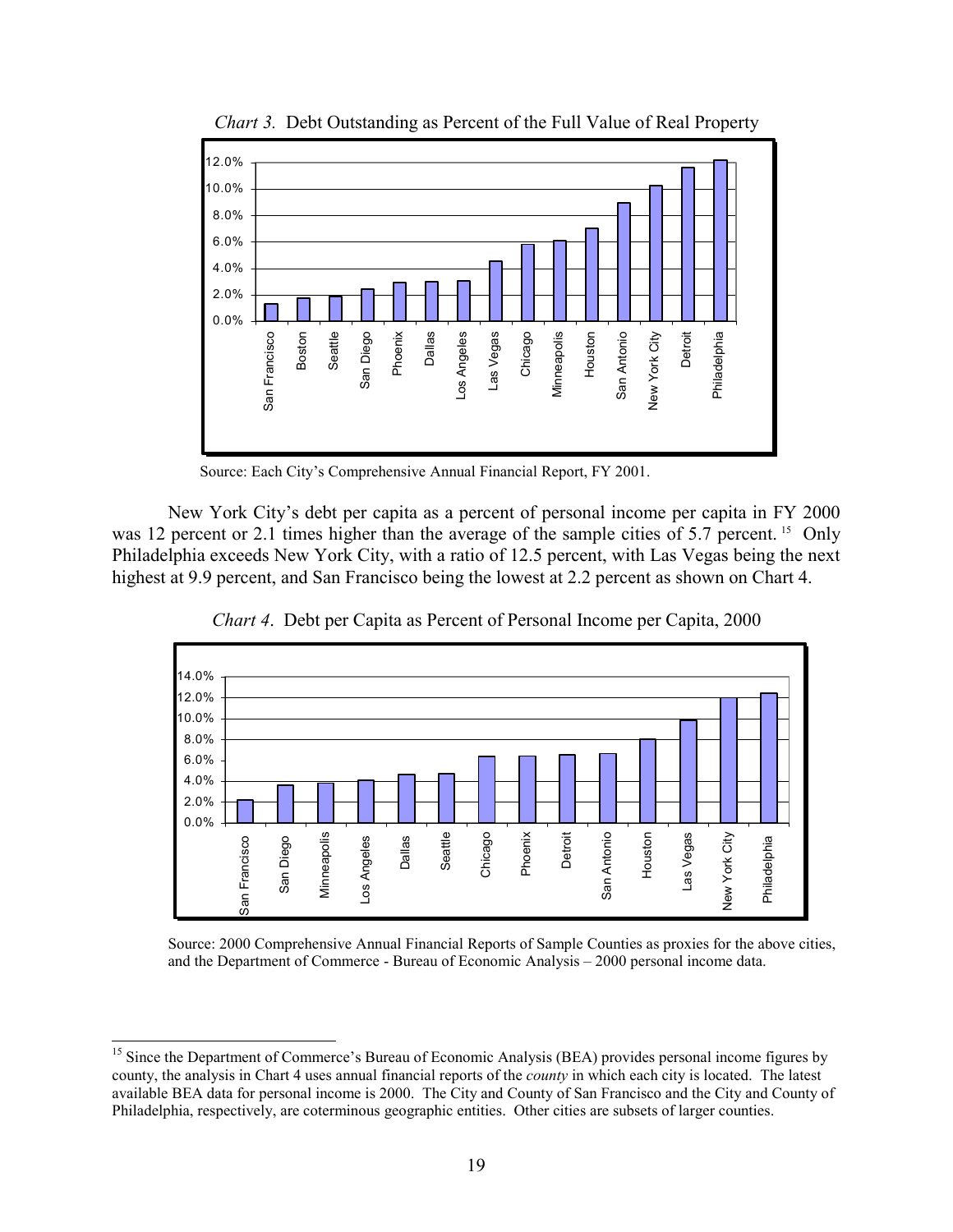## <span id="page-25-0"></span>**D. Affordability Measures**

The level of NYC's debt is rising and consuming a larger portion of the value of taxable real property. On an historical basis, NYC's debt is becoming unaffordable. As a percentage of the assessed value of real property, NYC debt rose to 41.8 percent in FY 2002 from 26 percent in FY 1990, indicating that resources available to meet outstanding obligations are declining as shown on Chart 5.



<span id="page-25-1"></span>*Chart 5.* Debt Per Capita and Debt as a Percentage of Assessed Value of Taxable Real Property

Source: City of New York, Office of the Comptroller, *Comprehensive Annual Financial Reports,*  FYs 1981-2002.

Another measure of debt affordability is the ratio of annual debt service to annual tax revenues. This measure shows the pressure that debt service exerts on a municipality's operating budget. In the case of NYC, debt service, which consumed 11.6 percent of tax revenues in FY 1990, consumed 17.2 percent in FY 2002. By FY 2006, annual debt service will consume an estimated 19.7 percent of tax revenues.<sup>16</sup> This is a level not experienced since the early 1980s, when the City was forced to restructure its debt as it emerged out of a long and protracted recession as shown on Chart 6.

<span id="page-25-2"></span><sup>16</sup> From the NYC Office of Comptroller, *Comprehensive Annual Financial Reports*, 1982-2002, and OMB, *Adopted Financial Plan*, June 2002.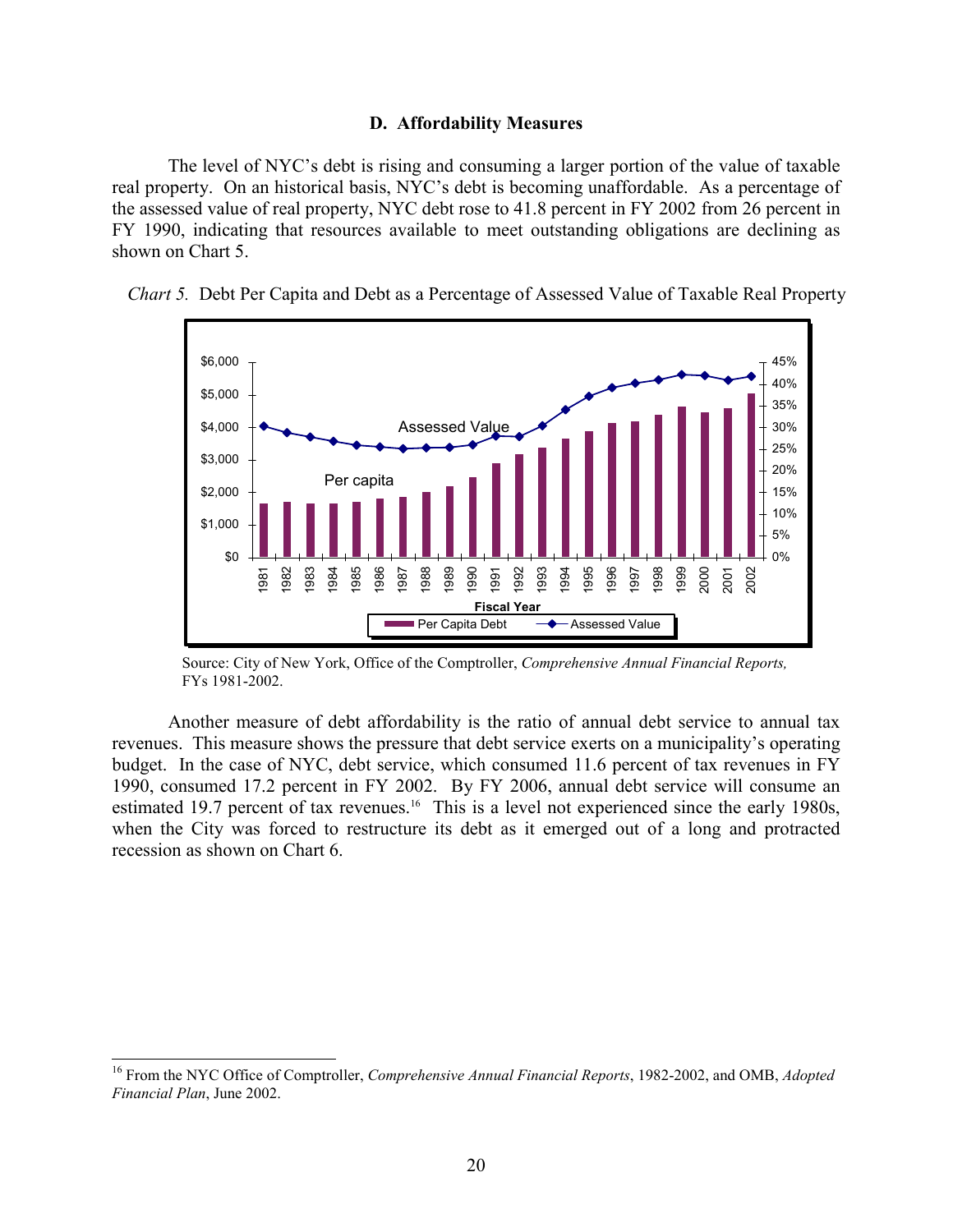

<span id="page-26-0"></span>*Chart 6.* Debt Service as a Percent of Tax Revenues

Source: NYC Office of Comptroller, *Comprehensive Annual Financial Reports*, 1982-2002, and OMB, *Adopted Financial Plan*, June 2002.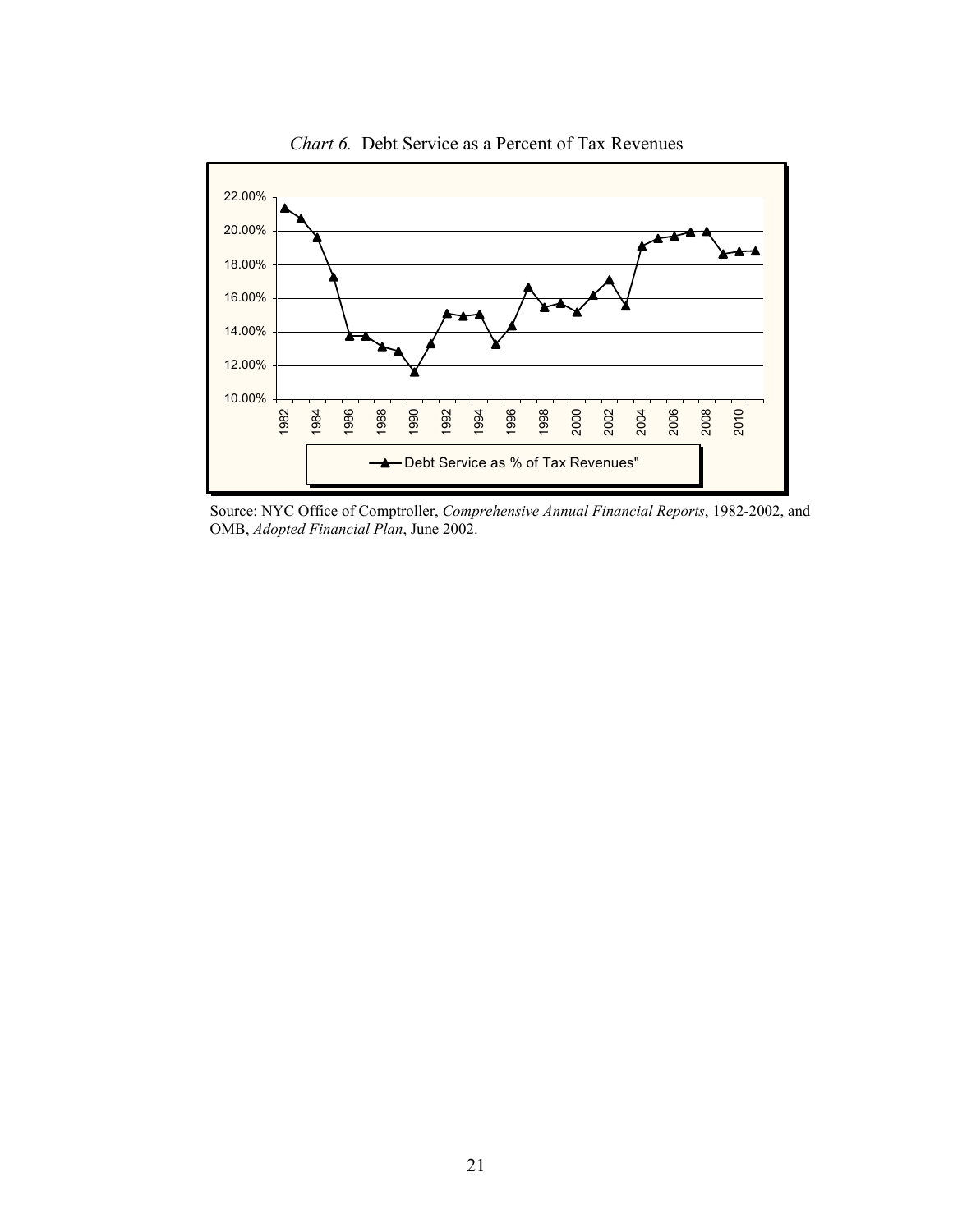## <span id="page-27-1"></span><span id="page-27-0"></span>**APPENDIX**

Table A1. *Amortization Schedule of the Four Principal Issuers of Debt for New York City, \$ thousands*

| <b>Fiscal Years</b> | GO           | N <sup>a</sup> | <b>TSASC<sup>b</sup></b> | <b>MAC</b>  | Total        | Percent |
|---------------------|--------------|----------------|--------------------------|-------------|--------------|---------|
| 2003-2012           | \$14,162,430 | \$2,527,240    | \$97,370                 | \$2,879,640 | \$19,666,680 | 48.8%   |
| 2013-2022           | \$10,692,190 | \$3,384,395    | \$248,240                |             | \$14,324,825 | 35.5%   |
| 2023 and After      | \$3,610,864  | \$2,377,030    | \$348,620                |             | \$6,336,514  | 15.7%   |
| Total               | \$28,465,484 | \$8,288,665    | \$694,230                | \$2,879,640 | \$40,328,019 | 100.0%  |

<sup>a</sup> Excludes \$1.2 billion of NYCTFA BANs and \$1.0 billion of NYCTFA Recovery Notes.<br><sup>b</sup> Excludes \$46 million of TIFIA debt.